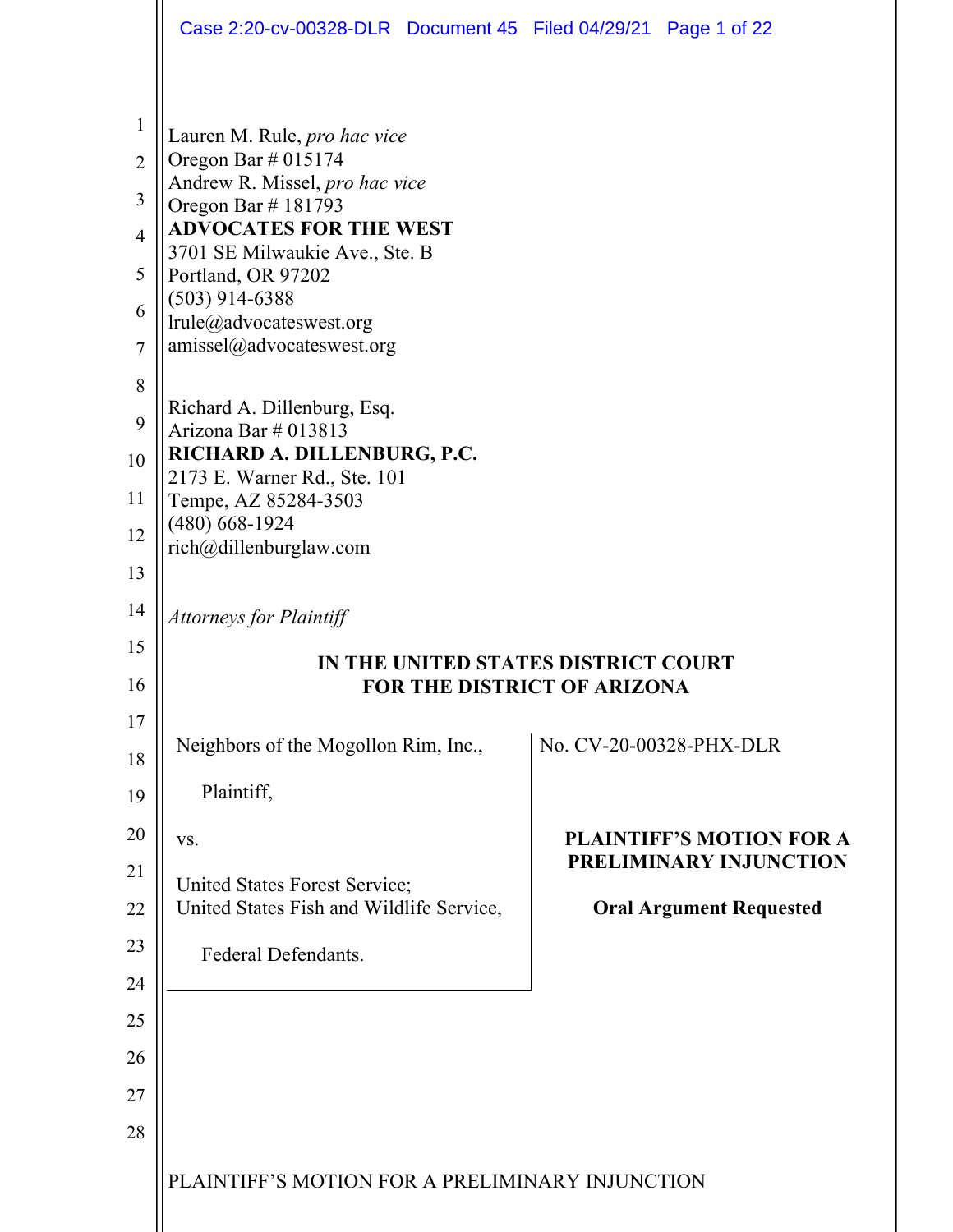1

#### **MOTION FOR A PRELIMINARY INJUNCTION**

2 3 4 5 6 7 8 9 10 11 12 Pursuant to Federal Rule of Civil Procedure 65, Plaintiff Neighbors of the Mogollon Rim, Inc. hereby moves to obtain an order from this Court enjoining livestock grazing and any actions to facilitate livestock grazing (including the construction of range improvements) on the Colcord/Turkey Pasture portion of the Bar X allotments in the Tonto National Forest until final judgment is entered in this case. As explained below, Plaintiff's members—who live in communities surrounded by this pasture—will suffer irreparable harm absent preliminary relief, the balance of equities tips in favor of Plaintiff, and preliminary relief is in the public interest. Plaintiff is also likely to succeed on the merits of at least one of its claims, as demonstrated by Plaintiff's memorandum in support of its summary judgment motion, ECF No. 33, and its combined reply in support of that motion/response to Federal Defendants' summary judgment motion, ECF No. 39.

13 14 15 16 17 18 This motion is supported by the memorandum below; the declarations of several of Plaintiff's members, filed as attachments to a separate docket entry; several exhibits filed as attachments to another docket entry; Plaintiff's summary judgment briefing and related filings, including Plaintiff's Statement of Facts, ECF No. 34; and the administrative records filed by Federal Defendants. Plaintiff requests that the Court hold oral argument on this motion at the earliest available time.

19 20 21 22 23 24 25 26 27 28 Given the nature of this litigation, Plaintiff's status as a small nonprofit group, *see*  Second Olsson Decl. (Ex. A) ¶ 4, and the lack of any real possibility of harm to Federal Defendants from an injunction, Plaintiff requests that this Court waive any bond under Rule 65(c). *See People of the State of Cal. ex rel. Van De Kamp v. Tahoe Reg'l Planning Agency*, 766 F.2d 1319, 1325–26 (9th Cir. 1985) (upholding a decision to allow a nonprofit environmental group to proceed without a bond due to the nature of the case and the possible effect of a bond on the group), *amended*, 775 F.2d 998 (9th Cir. 1985); *Save Strawberry Canyon v. Dep't of Energy*, 613 F. Supp. 2d 1177, 1190–91 (N.D. Cal. 2009) (holding that requiring a "small non-profit" to post a bond would "effectively deny access to judicial review," so no bond would be imposed).

PLAINTIFF'S MOTION FOR A PRELIMINARY INJUNCTION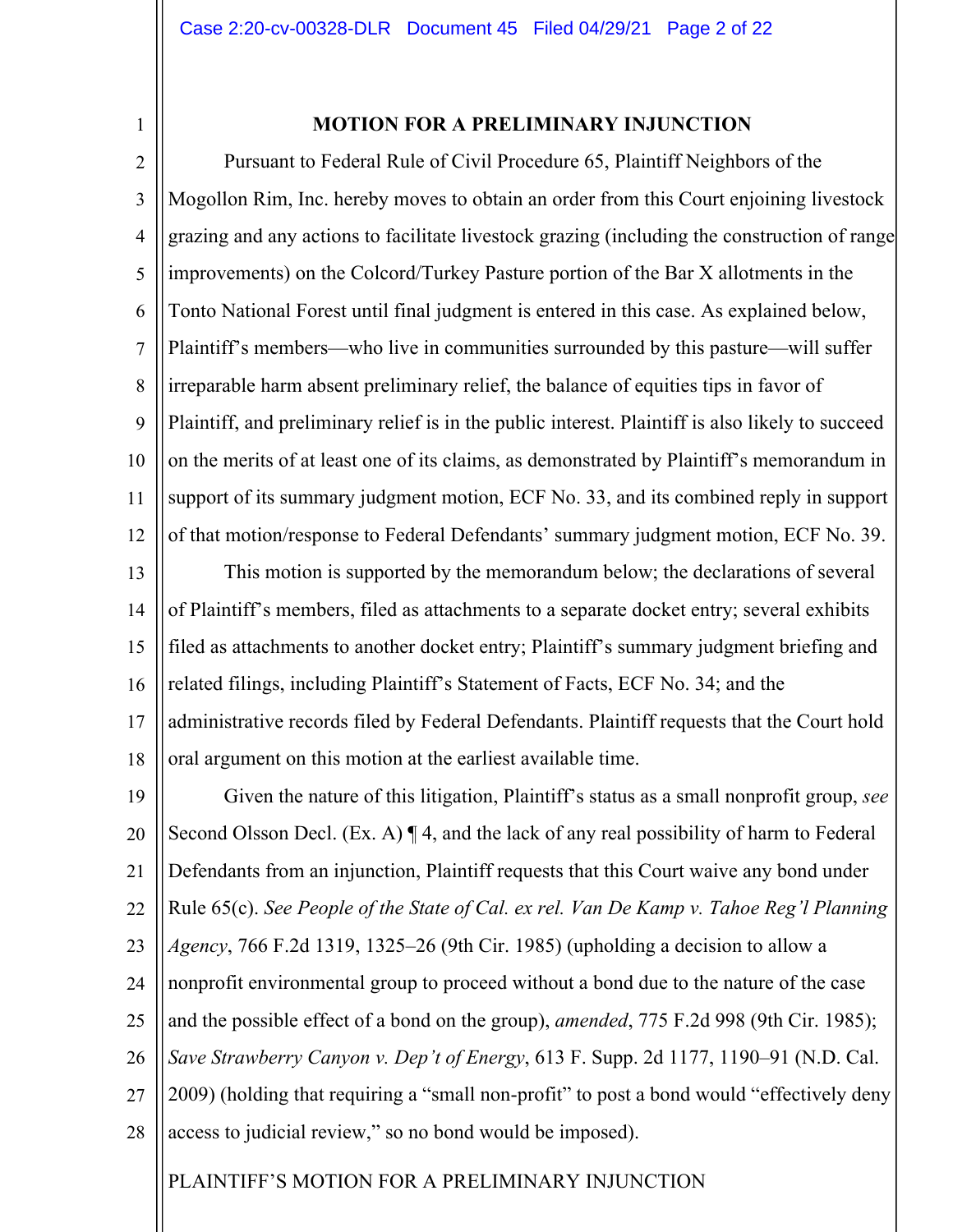|                | Case 2:20-cv-00328-DLR Document 45 Filed 04/29/21 Page 3 of 22                                                                           |  |  |
|----------------|------------------------------------------------------------------------------------------------------------------------------------------|--|--|
| 1              | <b>TABLE OF CONTENTS</b>                                                                                                                 |  |  |
| $\overline{2}$ |                                                                                                                                          |  |  |
| 3              |                                                                                                                                          |  |  |
| 4              | L.                                                                                                                                       |  |  |
| 5              | II.                                                                                                                                      |  |  |
| 6              | PREVIOUS LITIGATION AND THE SUBSEQUENT NEPA PROCESS  5<br>III.                                                                           |  |  |
| 7              |                                                                                                                                          |  |  |
| 8              |                                                                                                                                          |  |  |
| 9<br>10        | PLAINTIFF'S MEMBERS WILL SUFFER IRREPARABLE HARM<br>L.                                                                                   |  |  |
| 11             | Plaintiff's Members Will Be Forced to Either Pay for Expensive,<br>А.<br>Unwanted Fencing or Risk Physical Harm and Property Damage  9   |  |  |
| 12             | Spending Money on Unwanted Fencing Amounts to Irreparable Harm,<br>$\Gamma$ .                                                            |  |  |
| 13<br>14       | If Plaintiff's Members Do Not Install Fencing, They Will Put Their<br>2.                                                                 |  |  |
| 15<br>16       | B. Regardless of Whether They Put Up Fences, Plaintiff's Members'<br>Recreational Opportunities Will Be Curtailed and Their Enjoyment of |  |  |
| 17             | THE BALANCE OF EQUITIES FAVORS PLAINTIFF 14<br>П.                                                                                        |  |  |
| 18             | III. PRELIMINARY RELIEF IS IN THE PUBLIC INTEREST  15                                                                                    |  |  |
| 19             |                                                                                                                                          |  |  |
| 20             |                                                                                                                                          |  |  |
| 21             |                                                                                                                                          |  |  |
| 22             |                                                                                                                                          |  |  |
| 23             |                                                                                                                                          |  |  |
| 24             |                                                                                                                                          |  |  |
| 25<br>26       |                                                                                                                                          |  |  |
| 27             |                                                                                                                                          |  |  |
| 28             |                                                                                                                                          |  |  |
|                | PLAINTIFF'S MEMORANDUM IN SUPPORT OF PI MOTION                                                                                           |  |  |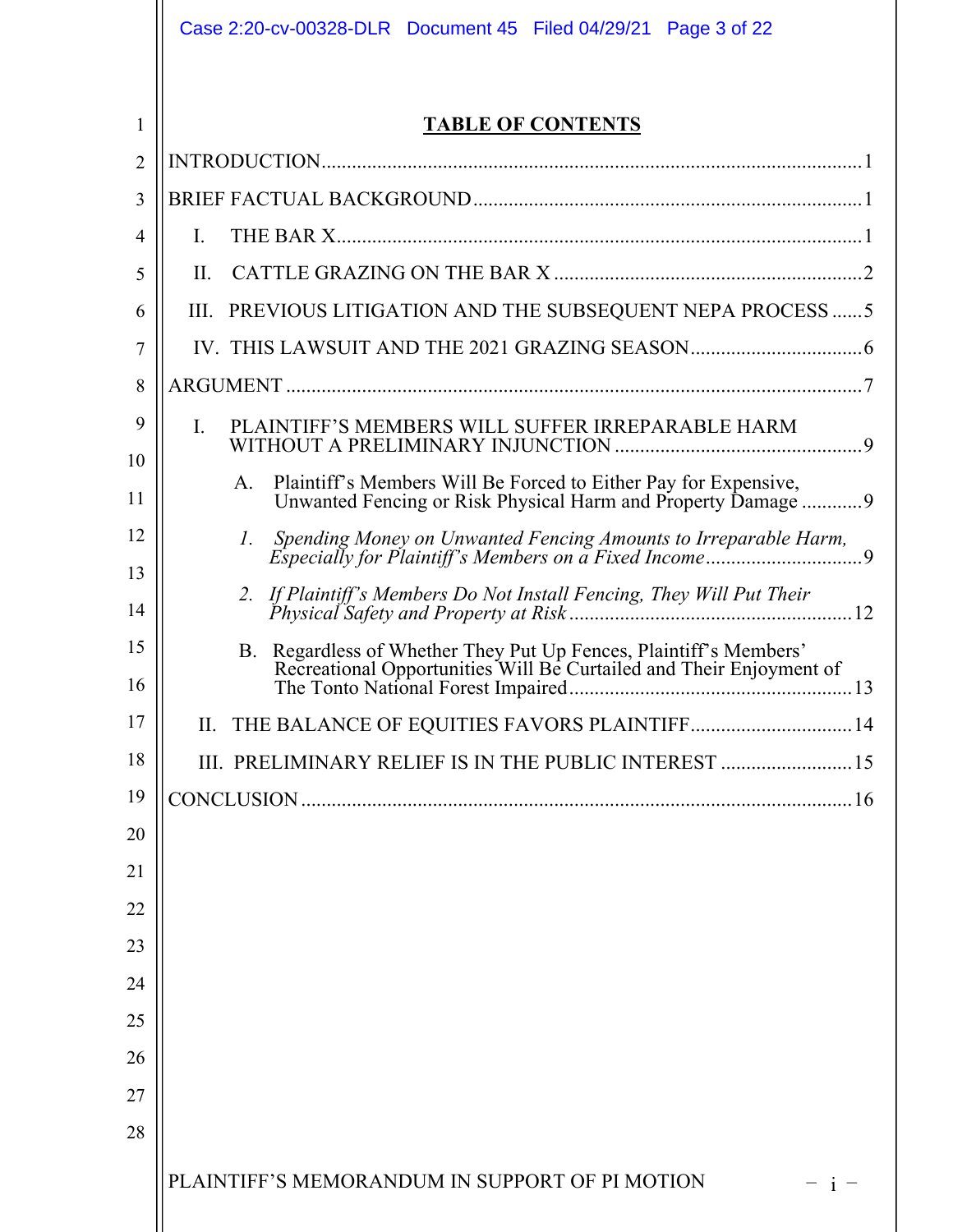|    | Case 2:20-cv-00328-DLR Document 45 Filed 04/29/21 Page 4 of 22               |  |  |  |
|----|------------------------------------------------------------------------------|--|--|--|
| 1  | <b>TABLE OF AUTHORITIES</b>                                                  |  |  |  |
| 2  | Cases                                                                        |  |  |  |
| 3  |                                                                              |  |  |  |
| 4  | America Unites for Kids v. Rousseau,                                         |  |  |  |
| 5  |                                                                              |  |  |  |
| 6  |                                                                              |  |  |  |
| 7  |                                                                              |  |  |  |
| 8  | Chalk v. U.S. Dist. Ct. C.D. Cal., 840 F.2d 701 (9th Cir. 1988) 12, 14       |  |  |  |
| 9  | Chamber of Commerce of U.S. v. Edmondson,                                    |  |  |  |
| 10 |                                                                              |  |  |  |
| 11 | City & Cty. of San Francisco v. U.S. Citizenship & Immig. Servs.,            |  |  |  |
| 12 |                                                                              |  |  |  |
| 13 |                                                                              |  |  |  |
| 14 | City of Los Angeles v. Sessions,                                             |  |  |  |
| 15 |                                                                              |  |  |  |
| 16 |                                                                              |  |  |  |
| 17 |                                                                              |  |  |  |
| 18 |                                                                              |  |  |  |
| 19 | East Bay Sanctuary Covenant v. Biden,                                        |  |  |  |
| 20 |                                                                              |  |  |  |
| 21 |                                                                              |  |  |  |
| 22 |                                                                              |  |  |  |
| 23 | Golden Gate Rest. Ass'n v. City & Cty. of San Francisco,                     |  |  |  |
| 24 |                                                                              |  |  |  |
| 25 | hiQ Labs, Inc. v. LinkedIn Corp., 938 F.3d 985 (9th Cir. 2019)14, 15, 16 n.6 |  |  |  |
| 26 |                                                                              |  |  |  |
| 27 | League of Wilderness Defs./Blue Mtns. Biodiversity Project v. Connaughton,   |  |  |  |
| 28 |                                                                              |  |  |  |
|    | PLAINTIFF'S MEMORANDUM IN SUPPORT OF PI MOTION<br>$-$ ii $-$                 |  |  |  |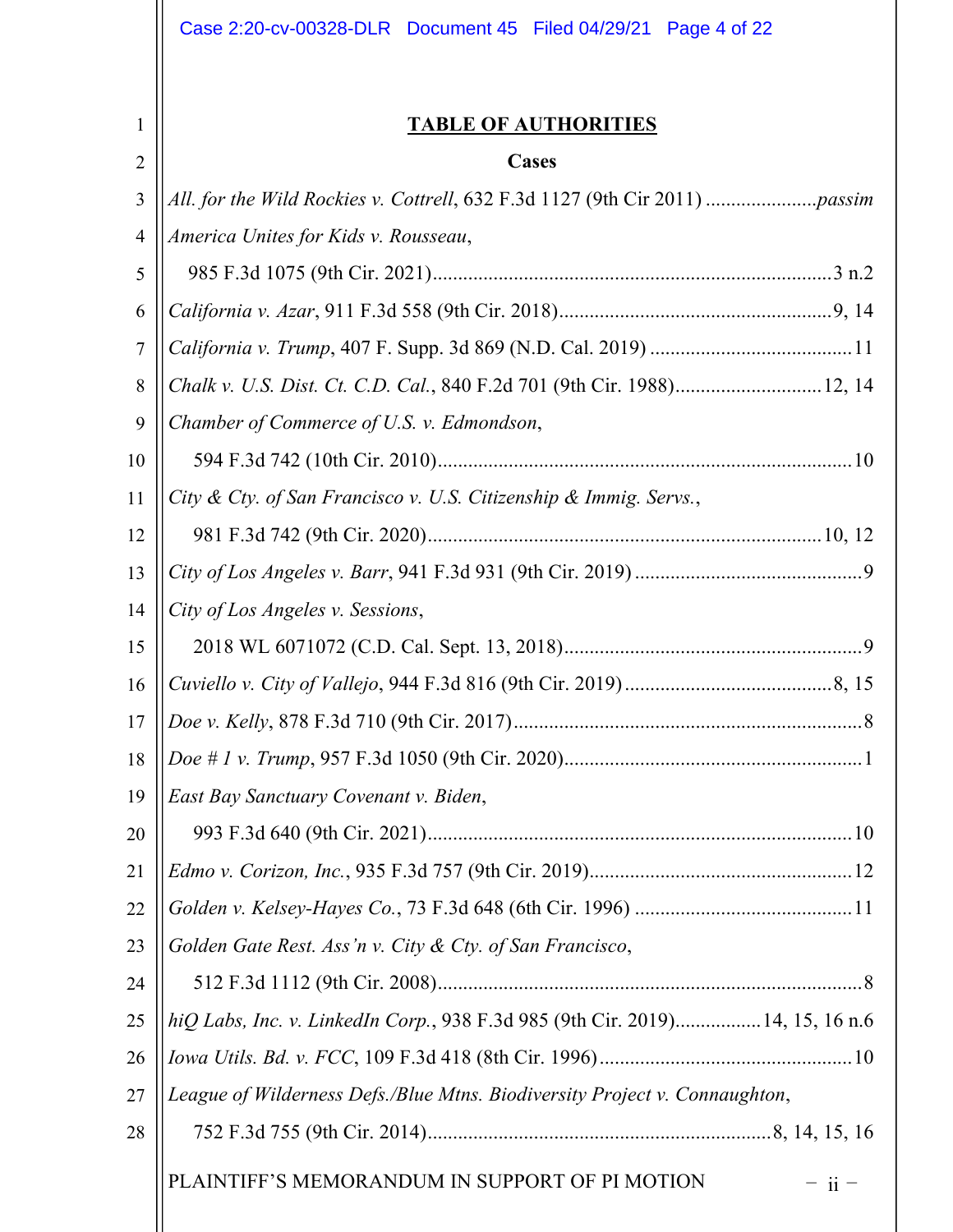# Case 2:20-cv-00328-DLR Document 45 Filed 04/29/21 Page 5 of 22

| $\mathbf{1}$   |                                                                                 |  |
|----------------|---------------------------------------------------------------------------------|--|
| $\overline{2}$ |                                                                                 |  |
| 3              | Nat'l Wildlife Fed'n v. Nat'l Marine Fisheries Serv.,                           |  |
| 4              |                                                                                 |  |
| 5              | Neighbors of the Mogollon Rim, Inc. v. U.S. Forest Serv.,                       |  |
| 6              |                                                                                 |  |
| 7              | Or. Nat. Desert Ass'n v. U.S. Forest Serv.,                                     |  |
| 8              |                                                                                 |  |
| 9              | People of the State of Cal. ex rel. Van De Kamp v. Tahoe Reg'l Planning Agency, |  |
| 10             | 766 F.2d 1319 (9th Cir. 1985), amended, 775 F.2d 998 (9th Cir. 1985)  motion    |  |
| 11             | Rio Grande Cmty. Health Ctr., Inc. v. Rullan,                                   |  |
| 12             |                                                                                 |  |
| 13             | San Luis Valley Ecosystem Council v. U.S. Fish & Wildlife Serv.,                |  |
| 14             |                                                                                 |  |
| 15             | Sanders Cty. Republican Cent. Comm. v. Bullock,                                 |  |
| 16             |                                                                                 |  |
| 17             | Save Strawberry Canyon v. Dep't of Energy,                                      |  |
| 18             |                                                                                 |  |
| 19             |                                                                                 |  |
| 20             | Soda Mtn. Wilderness Council v. Bureau of Land Mgmt.,                           |  |
| 21             |                                                                                 |  |
| 22             | Trump v. Int'l Refugee Assistance Project,                                      |  |
| 23             |                                                                                 |  |
| 24             |                                                                                 |  |
| 25             | <b>Statutes</b>                                                                 |  |
| 26             |                                                                                 |  |
| 27             |                                                                                 |  |
| 28             |                                                                                 |  |
|                | PLAINTIFF'S MEMORANDUM IN SUPPORT OF PI MOTION<br>$-$ iii $-$                   |  |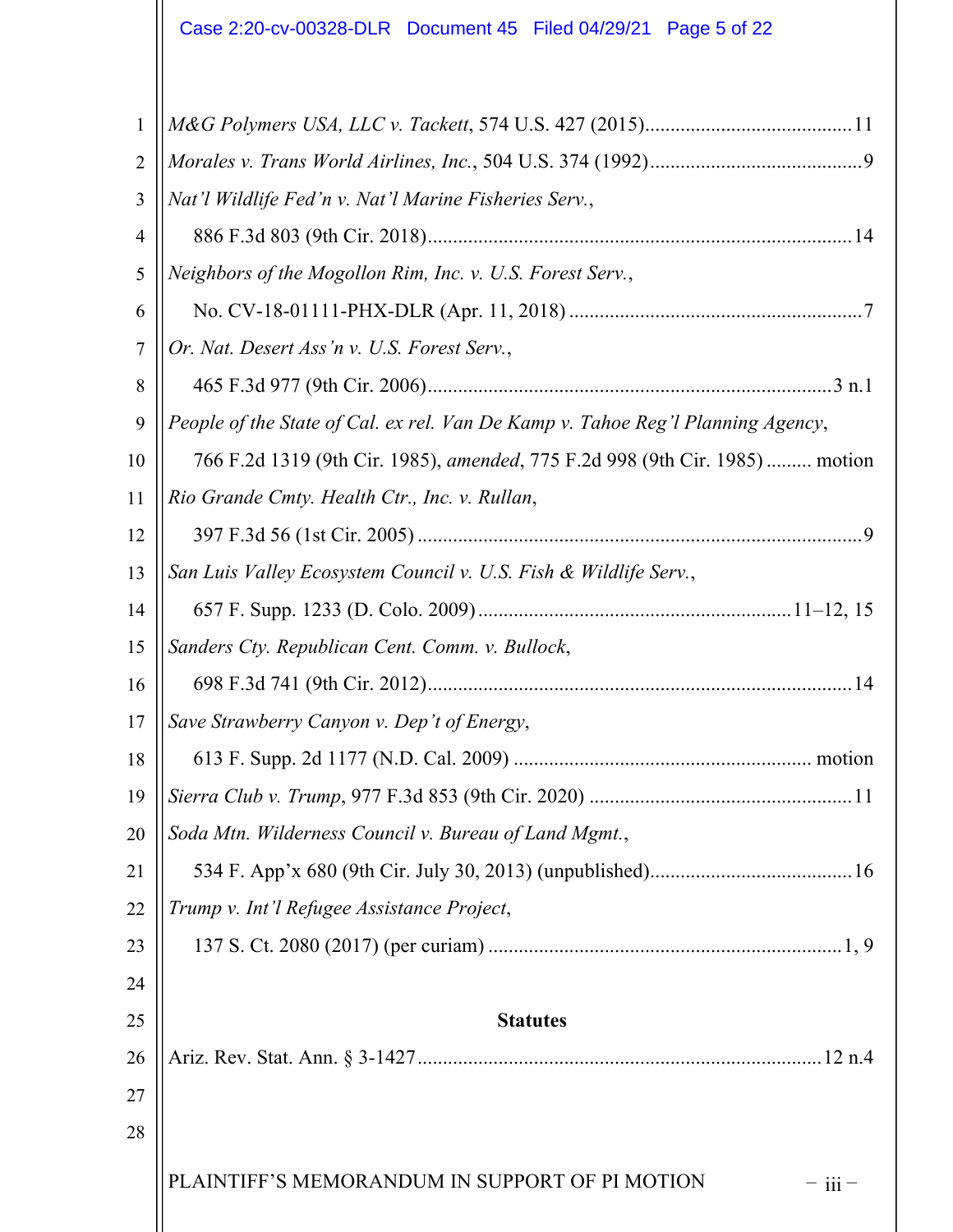1

#### **INTRODUCTION**

2 3 4 5 6 7 8 9 10 It is unfortunate that this motion even needs to be filed, but the Forest Service has left Plaintiff with no other choice: despite pending cross-motions for summary judgment in this case and the fact that the Colcord/Turkey Pasture has been grazed just *once* in the last 40 years, the Forest Service is charging ahead with allowing grazing on the Pasture this summer, threatening grave damage to Plaintiff's members. The agency did not allow use of the Pasture last year, after this case had been filed, but refused to follow the same course this year. Without preliminary relief, Plaintiff's members—whose properties are surrounded by the Pasture—will see their area overrun by cattle this summer, causing irreparable economic, recreational, and perhaps even physical harm.

11 12 13 14 15 16 17 The Forest Service's decision threatens not only the well-being of Plaintiff's members, but also this Court's ability to award full relief to Plaintiff after a thorough consideration of the merits of this case. The harms that will befall Plaintiff's members this summer are precisely the types of harms that Plaintiff sought to stave off by bringing this suit; because those harms cannot be fixed by a later judgment in Plaintiff's favor, relief is needed now to "preserve the [C]ourt's ability to render a meaningful decision on the merits." *Doe # 1 v. Trump*, 957 F.3d 1050, 1068 (9th Cir. 2020) (citation omitted).

18 19 20 21 22 23 24 The preliminary relief that Plaintiff seeks is modest. Plaintiff is not asking this Court to completely enjoin implementation of the new grazing scheme for the Bar X allotments, but rather to prevent grazing for one season on one portion of the Bar X that has been almost entirely closed to grazing for 40 years. Such relief—tailored to the circumstances of this case and preservative of the status quo—would simply "balance the equities as the litigation moves forward," which is the point of a preliminary injunction. *Trump v. Int'l Refugee Assistance Project*, 137 S. Ct. 2080, 2087 (2017) (per curiam).

- 25
- 26

# **BRIEF FACTUAL BACKGROUND**

# **I. THE BAR X.**

PLAINTIFF'S MEMORANDUM IN SUPPORT OF PI MOTION  $-1$  – 27 28 The Bar X consists of four separate grazing allotments that are managed together: the Bar X, Haigler Creek, Young, and Colcord Canyon Allotments. Statement of Facts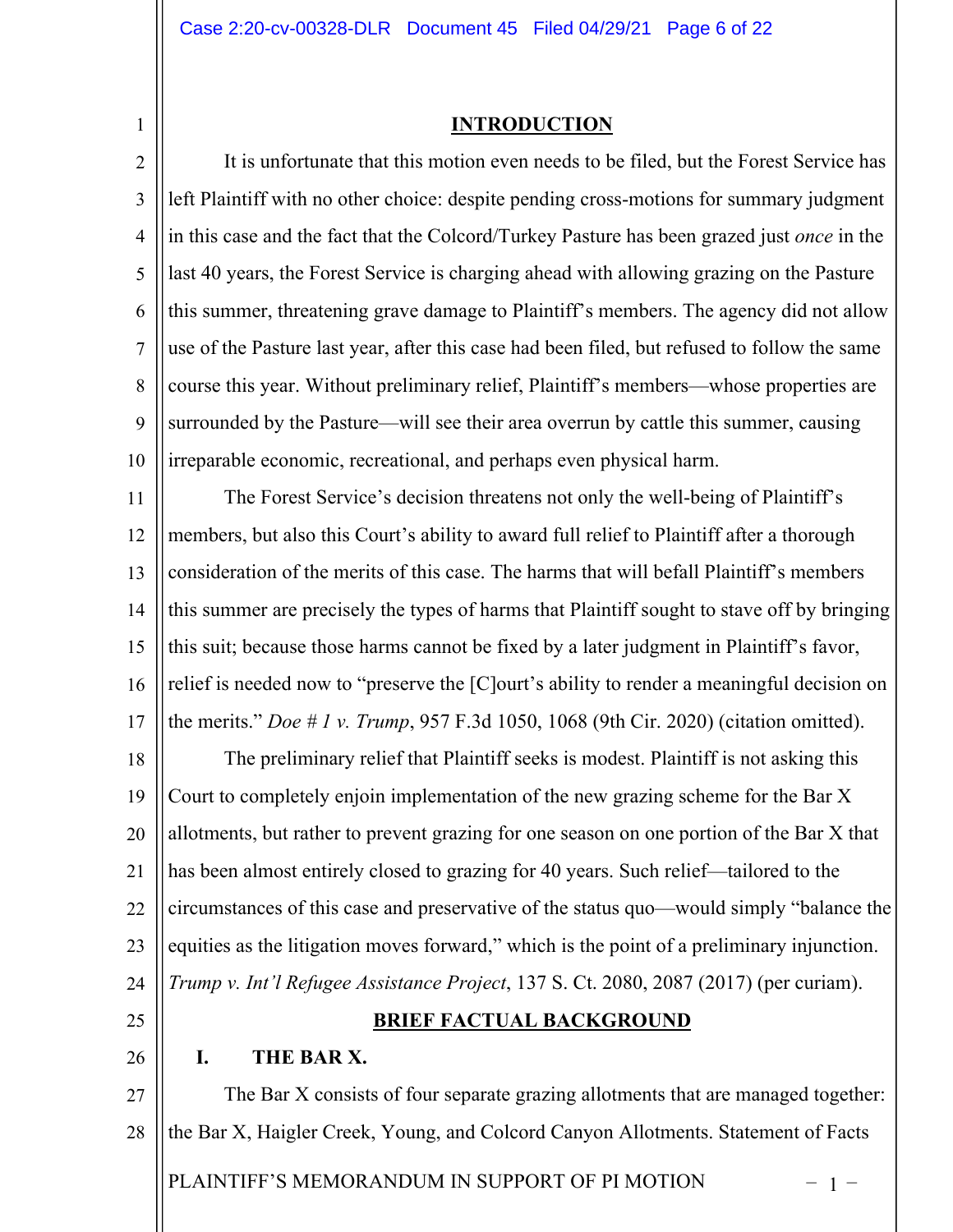1 2 3 4 5 (ECF No. 34) ¶ 1 ("SOF"). The Bar X is located in the northeastern part of the Tonto National Forest, about eight miles north of Young, Arizona, in Gila County. *Id.* ¶ 2. The northernmost portion of the Bar X consists of the Colcord Canyon Allotment and the Turkey Peak Pasture, which is part of the Haigler Creek Allotment.*Id.* ¶ 5. Plaintiff will refer to this area as the "Colcord/Turkey Pasture."

6 7 8  $\mathbf Q$ 10 11 12 The Colcord/Turkey Pasture consists of mountainous terrain and steep slopes dominated by ponderosa pine. *Id.* ¶ 6. Haigler Creek, a stream popular for fishing and recreation, cuts across the southern half of the Colcord/Turkey Pasture. *Id.* ¶ 9. The Colcord/Turkey Pasture is bounded on the north by the Mogollon Rim, a 200-mile long escarpment that forms the southern edge of the Colorado Plateau. *Id.* ¶ 10. The area is home to much wildlife, including elk, deer, and turkey. Answer (ECF No. 20) ¶ 20. The area's beauty and diverse flora and fauna attract many outdoor enthusiasts. *Id.*

13 14 15 16 17 18 19 The communities of Colcord Estates, Ponderosa Springs, and Ponderosa Springs Estates (collectively, the "Colcord and Ponderosa communities") comprise over 300 properties situated on private enclaves within the boundary of the Colcord/Turkey Pasture. SOF ¶ 11. Most of those homes do not have fences capable of keeping cattle out. *Id.*  $\parallel$  12. Residents of the Colcord and Ponderosa communities report enjoying the natural beauty of the area and the recreational opportunities afforded by the Forest, including hiking, fishing in Haigler Creek, hunting, and wildlife viewing. *Id.* ¶ 13.

20

# **II. CATTLE GRAZING ON THE BAR X.**

PLAINTIFF'S MEMORANDUM IN SUPPORT OF PI MOTION  $-2$  – 21 22 23 24 25 26 27 28 Cattle grazing has occurred on the Bar X area for over a century, FS006431, often with devastating effects on the environment. SOF  $\P$  22–23. In 1979, the Forest Service prepared an environmental analysis ("1979 EA") in connection with its decision to alter the management of grazing on the Bar X in response to "unsatisfactory resource conditions" caused by cattle grazing. FS002601–03. Relying on "thorough on-the-ground investigation[s] concerning conditions on the Bar X" that had been synthesized in a 1978 analysis, the 1979 EA considered several management alternatives, including closing the entire Bar X to domestic livestock grazing. FS002603, FS002609–10. The Forest Service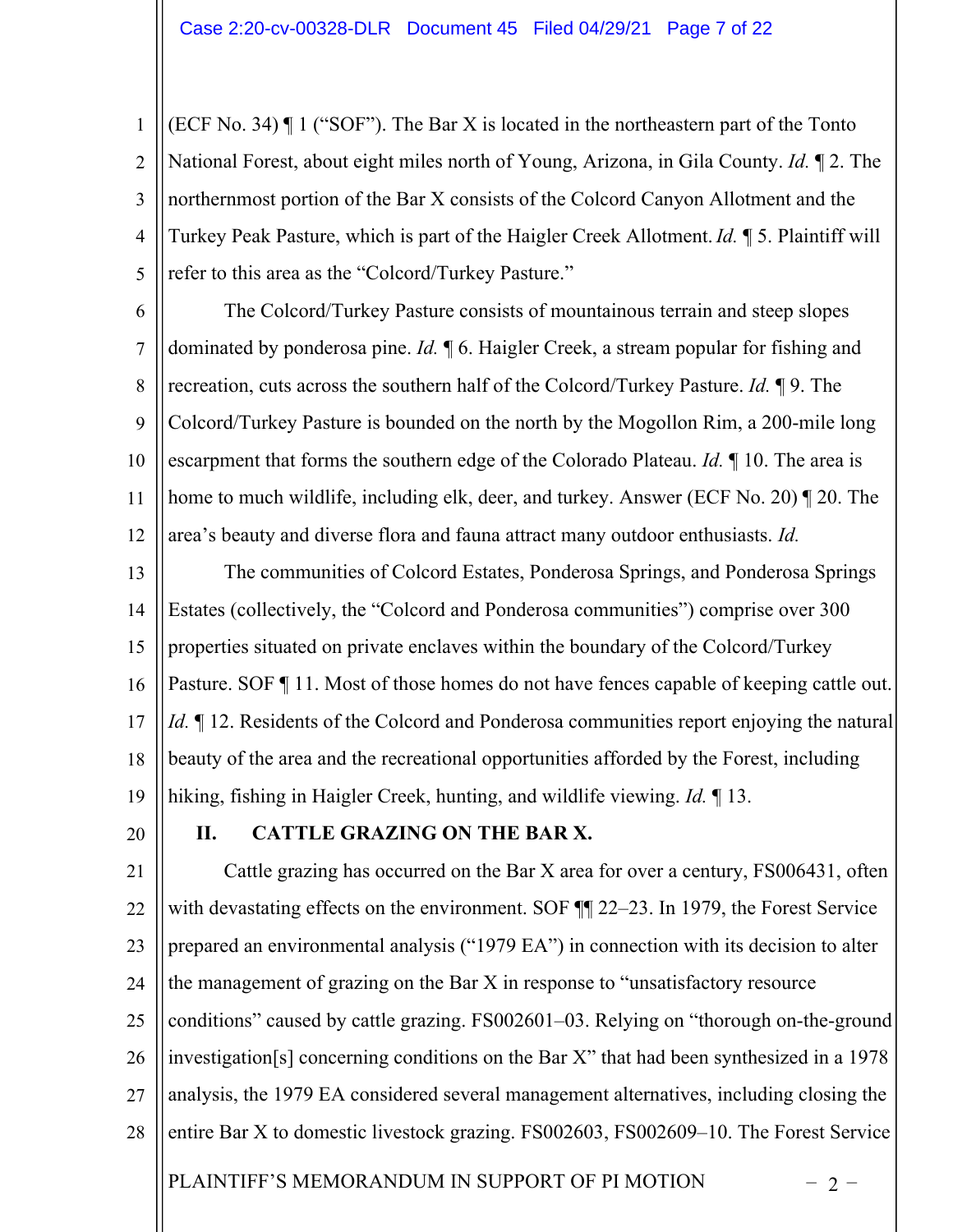#### Case 2:20-cv-00328-DLR Document 45 Filed 04/29/21 Page 8 of 22

1 2 3 4 ultimately selected an alternative in which grazing levels on the Bar X were reduced, but grazing was not altogether prohibited. SOF ¶ 25. However, the selected alternative excluded the Colcord/Turkey Pasture from grazing "due to the lack of grazing capability and severe conflicts between grazing and other resources" on that pasture. *Id.* ¶¶ 25–26.

5 6 7 8  $\overline{Q}$ 10 11 12 The Bar X, LLC purchased the Bar X ranch around 2006 or 2007 and was issued a grazing permit in 2007. Answer ¶ 46. In 2010, the Forest Service began authorizing the permittee to graze at levels exceeding those set forth in the term permit: the 2010 annual operating instruction ("AOI")<sup>1</sup> for the Bar X authorized 162 cattle to graze year-long, 60 yearlings to graze for two-and-a-half months, and 12 bulls to graze for nine months—far more than the 130 cattle year-long allowed under the term permit. FS000007Sup, FS000010Sup. From 2012 through 2017, the Forest Service continued to authorize grazing at levels in excess (sometimes far in excess) of the term permit. SOF ¶¶ 42–49.

13 14 15 16 17 18 19 20 21 22 23 In 2015, the Forest Service authorized the Bar X permittee to graze the Colcord/Turkey Pasture. FS000023Sup. This was the first time since 1979 that Bar X cattle had been allowed to graze the Pasture. FD Resp. to SOF (ECF No. 38) ¶ 28. No explanation was offered in the 2015 AOI for why the Pasture had been reopened after 35 years, FS000022Sup–25Sup, nor was any analysis or public process under the National Environmental Policy Act ("NEPA") conducted prior to the authorization, FS006373. The unexpected presence of cattle in 2015 near the Colcord and Ponderosa communities had several negative effects on Plaintiff's members<sup>2</sup> and visitors to the area. Several of Plaintiff's members experienced or witnessed dangerous encounters with Bar X cattle that trespassed on their properties. Jim Olsson, one of Plaintiff's board members, watched a bull nearly run over his wife on their back deck. First Olsson Decl. (ECF No.

24

25 26 27 <sup>1</sup> "Whereas the [allotment management plan] relates the directives of the applicable forest plan to the individual . . . allotment, and the grazing permit sets grazing parameters through a ten-year period, the AOI . . . conveys these . . . directives into instructions . . . for annual operations." *ONDA v. U.S. Forest Serv.*, 465 F.3d 977, 980 (9th Cir. 2006). <sup>2</sup> Plaintiff is a non-membership organization; "member" is used here to refer to people in

28 the local communities who support Plaintiff and who are the functional equivalent of members. *America Unites for Kids v. Rousseau*, 985 F.3d 1075, 1096–97 (9th Cir. 2021).

PLAINTIFF'S MEMORANDUM IN SUPPORT OF PI MOTION  $-3$  –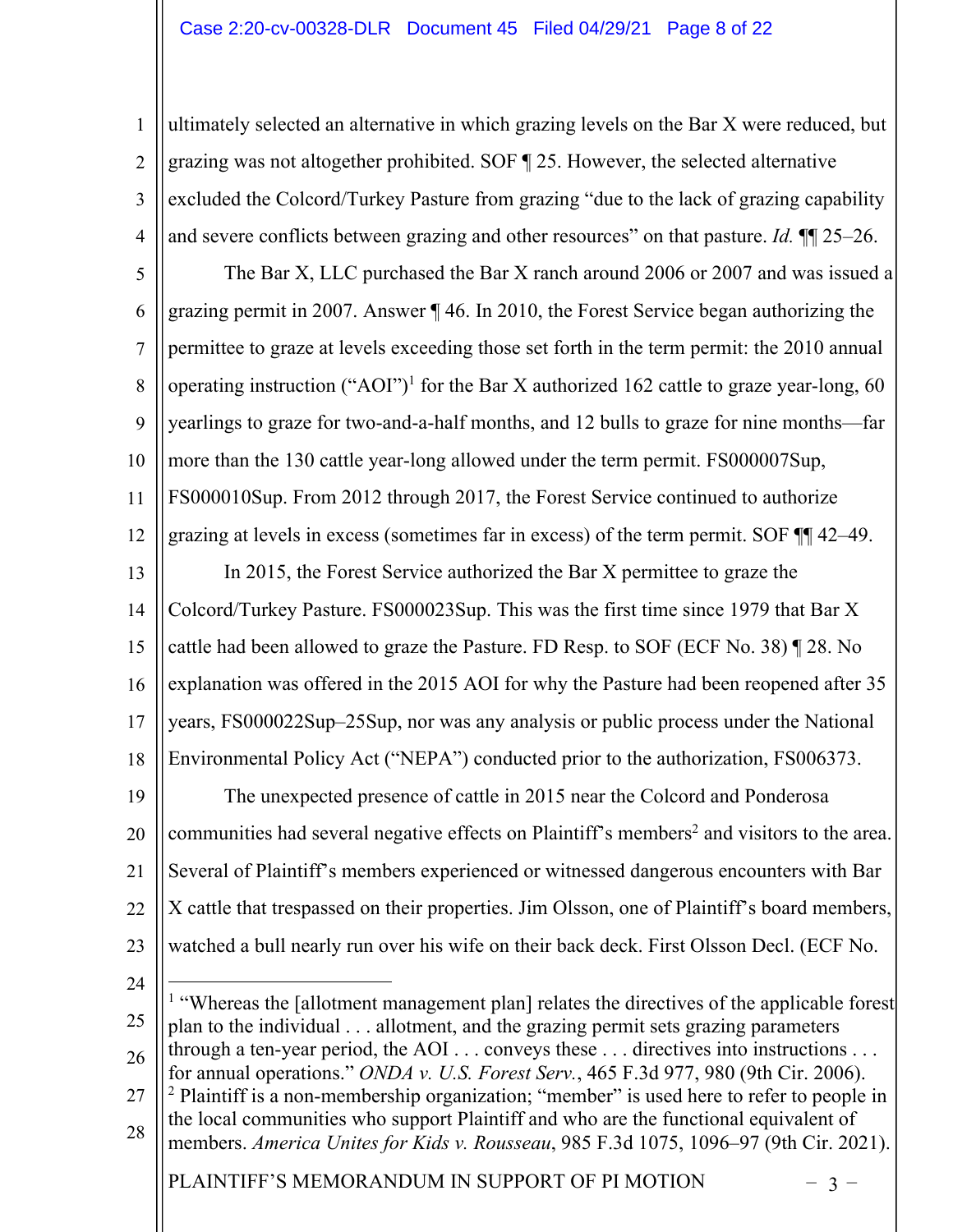1 2 3 4 5 6 7 35-1) ¶ 9; Second Olsson Decl. (Ex. A) ¶ 7. Polly Adams and Michael Lemon were each charged by cattle after they tried to shoo them off their respective properties. First Adams Decl. (ECF No. 35-2) ¶ 6; Lemon Decl. (Ex. B) ¶ 7. Other residents of the Colcord and Ponderosa communities have reported similar incidents occurring in 2015. *See* Branco Decl. (Ex. C) ¶ 9 (dangerous dog-bull encounter); Allen Decl. (Ex. D) ¶ 6 (describing being charged by cattle). Plaintiff's members also saw cattle blocking roads, which could lead to accidents, especially at night. *E.g.*, Poulin Decl. (Ex. E) ¶ 10.

8  $\mathbf Q$ 10 11 12 13 14 15 16 17 18 19 20 21 22 23 24 25 26 27 28 Dangerous encounters with cattle were not the only negative consequences of the Forest Service's decision to authorize grazing on the Colcord/Turkey Pasture in 2015. Many community members watched cattle graze over their leach fields (the drain fields for their septic systems). First Olsson Decl. ¶ 10; Price Decl. (Ex. F) ¶ 6; Branco Decl. ¶ 7; Briggs Decl. (Ex. G) ¶ 7; FS001774. This can damage septic systems by compacting the soil in the leach field, restricting airflow to the bacteria that break down sewage underneath the ground. FS003438–39; Exs. N, O, & P. Once damaged, a septic system can cost thousands of dollars to repair or replace. First Olsson Decl. ¶ 10; Ex. Q at 3. Community members and visitors also noted a disappointing decrease in the prevalence of deer, elk, and turkey in the area in 2015. Lemon Decl. ¶ 6; Briggs Decl. ¶ 6; Poulin Decl. ¶ 7; FS001738. According to Roger Briggs, "[i]nstead of seeing wildlife, we contended with cow manure and flies." Briggs Decl. ¶ 7; *see also* First Adams Decl. ¶¶ 4, 12 (describing unpleasant smells from cow manure in 2015); Allen Decl. ¶ 6 (same); Bjornsen Decl. (Ex. H) ¶ 7 (same); Branco Decl. ¶ 7 (same). The reduction in opportunities to view wildlife, the noxious smell of cow manure, and the annoying sounds made by cattle reduced community members' enjoyment of living in the area. Bjornsen Decl. ¶ 7; First Adams Decl. ¶¶ 4–5; Briggs Decl. ¶ 7; Poulin Decl. ¶ 7. Finally, the presence of cattle in 2015 interfered with the recreational pursuits of Plaintiff's members as well as visitors to the area. Cattle congregated in and around Haigler Creek, dropping fecal deposits that both annoyed recreationists and made them worry about possible water contamination. First Olsson Decl. ¶ 22; Poulin Decl. ¶ 9.

PLAINTIFF'S MEMORANDUM IN SUPPORT OF PI MOTION  $-4$  –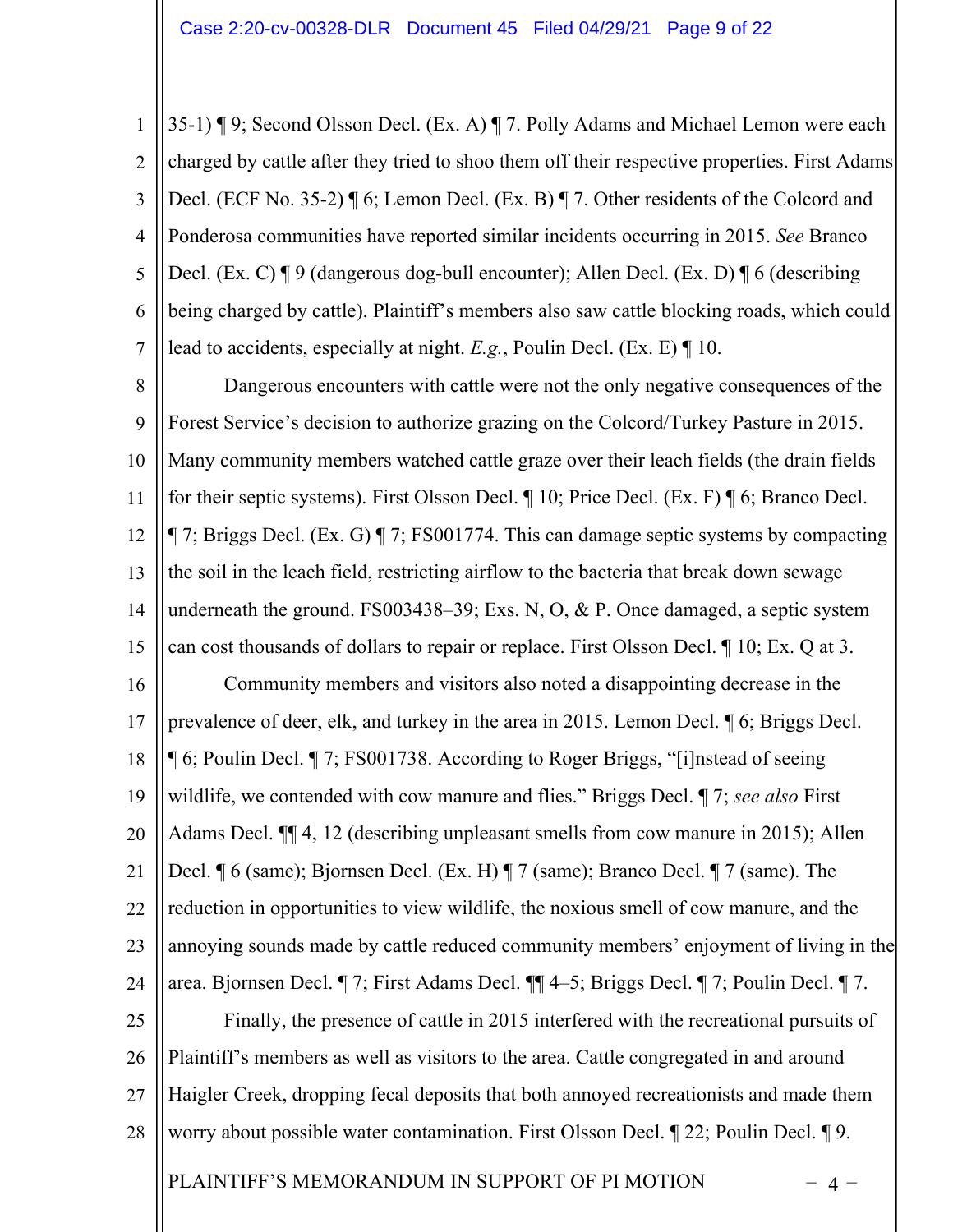1 2 3 4 Hikers encountered cow manure and even cattle on trails, reducing their enjoyment of their hikes and causing them to change their routes. Allen Decl. ¶ 9; FS001738. As Michael Lemon put it, "if there was a cow with a calf on the trail, we would simply turn around and go the other way so as to not risk a bad encounter." Lemon Decl. ¶ 10.

5 6 7 8  $\mathbf Q$ 10 11 12 Community members mounted a campaign to make the Forest Service aware of their concerns, sending over 120 petitions to the Forest Supervisor asking that the Colcord/Turkey Pasture remain closed to grazing. FS002156. In 2016 and 2017, the Forest Service continued to authorize grazing on the Bar X well in excess of permitted levels, but did not allow grazing on the Colcord/Turkey Pasture. FS000026Sup–35Sup. In 2018, however, the Forest Service issued an AOI authorizing grazing on the Colcord/Turkey Pasture—again with no public input, NEPA analysis, or explanation in the AOI for reopening the Pasture to grazing. SOF ¶ 57; FS006373.

13

**III. PREVIOUS LITIGATION AND THE SUBSEQUENT NEPA PROCESS.**

14 15 16 17 18 19 Following the issuance of the 2018 AOI authorizing grazing on the Colcord/Turkey Pasture, Plaintiff filed suit against the Forest Service in this Court. Answer ¶ 57. Plaintiff alleged, *inter alia*, that the Forest Service's authorization of livestock grazing on the Bar X in 2012–2018 violated NEPA by failing to analyze the impacts of the changed grazing management. *Neighbors of the Mogollon Rim, Inc. v. U.S. Forest Serv.*, No. CV-18-01111-PHX-DLR, ECF No. 1 (Apr. 11, 2018) ("*NOMR I*").

20 21 22 23 24 In June 2018, the Forest Service issued an amended 2018 AOI. FS000041Sup. The amended AOI reduced the level of authorized grazing to be consistent with the term permit and eliminated grazing on the Colcord/Turkey Pasture. FS000041Sup–44Sup. That same month, the Forest Service announced that it would "initiate [a] NEPA [process] and re-analyze the effects of grazing on the Bar X allotments." FS001542.

25 26 27 28 In October 2018, Plaintiff and the Forest Service entered into a settlement agreement and stipulation of dismissal of the case. Answer ¶ 59. The settlement agreement was to remain in effect until the Forest Service issued its new NEPA analysis for grazing on the Bar X. *NOMR I*, ECF No. 29 (Oct. 9, 2018). Consistent with the

PLAINTIFF'S MEMORANDUM IN SUPPORT OF PI MOTION  $-5$  –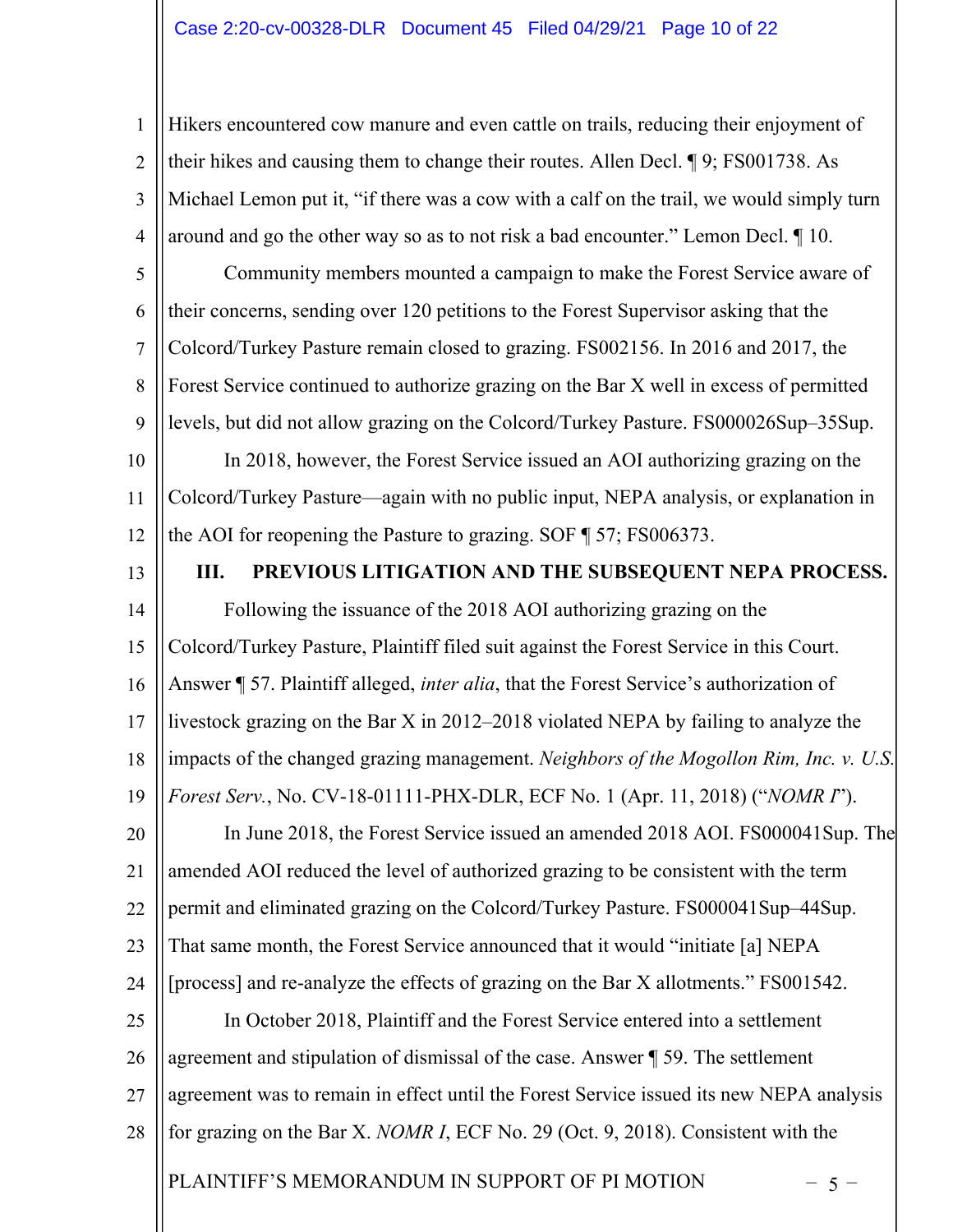1 2 3 parties' settlement, the 2019 AOI, like the revised 2018 AOI, allowed grazing at the levels set out in the term grazing permit and did not authorize grazing on the Colcord/Turkey Pasture. FS000049Sup–000052Sup.

- 4 5 6 7 8  $\mathbf Q$ 10 11 12 13 Throughout the NEPA process, Plaintiff, its members, and others expressed fervent opposition to the Forest Service's proposed new grazing scheme, which would both dramatically expand grazing on the Bar X and permit grazing on the Colcord/Turkey Pasture. SOF  $\P$  60–62, 70–72. In addition to raising concerns related to the new grazing scheme's effects on vegetation, soil, and water, Plaintiff and its members pointed out the ways in which the new scheme—in particular the opening up of the Colcord/Turkey Pasture to grazing—would negatively affect the Colcord and Ponderosa communities. *Id.* ¶ 63. Plaintiff and its members urged the Forest Service to give more consideration to a "middle-ground" alternative in which the Colcord/Turkey Pasture would remain closed to grazing while grazing would be permitted elsewhere on the Bar X. *Id.* ¶ 64.
- 14 15 16 17 18 19 20 21 22 In September 2019, the Forest Service issued a Final Environmental Assessment ("Final EA") and a Draft Decision Notice/Finding of No Significant Impact adopting the new grazing scheme analyzed during the NEPA process. Answer ¶ 105. Plaintiff (and many others) objected to the draft decision under the administrative process set out in the 36 C.F.R. part 218 regulations. FS003283. The Forest Service did not change course in response to the objections, and released a Final Decision Notice in December 2019. FS006520. (The agency also released a revised Final EA that month. FS006366.) Later that month, the Forest Service issued a new term grazing permit and released a new allotment management plan for the Bar X. Answer ¶ 107; *see also* FS006531, FS006549.
- 23

# **IV. THIS LAWSUIT AND THE 2021 GRAZING SEASON.**

PLAINTIFF'S MEMORANDUM IN SUPPORT OF PI MOTION  $-6 -$ 24 25 26 27 28 Plaintiff filed this lawsuit in February 2020. *See* Complaint (ECF No. 1). In the Complaint, Plaintiff claimed, among other things, that the Forest Service had violated NEPA by failing to give serious consideration to a "middle-ground" alternative in which the Colcord/Turkey Pasture would remain closed to grazing while grazing would be permitted elsewhere on the Bar X. *Id.* ¶¶ 113–17. Plaintiff also claimed that the agency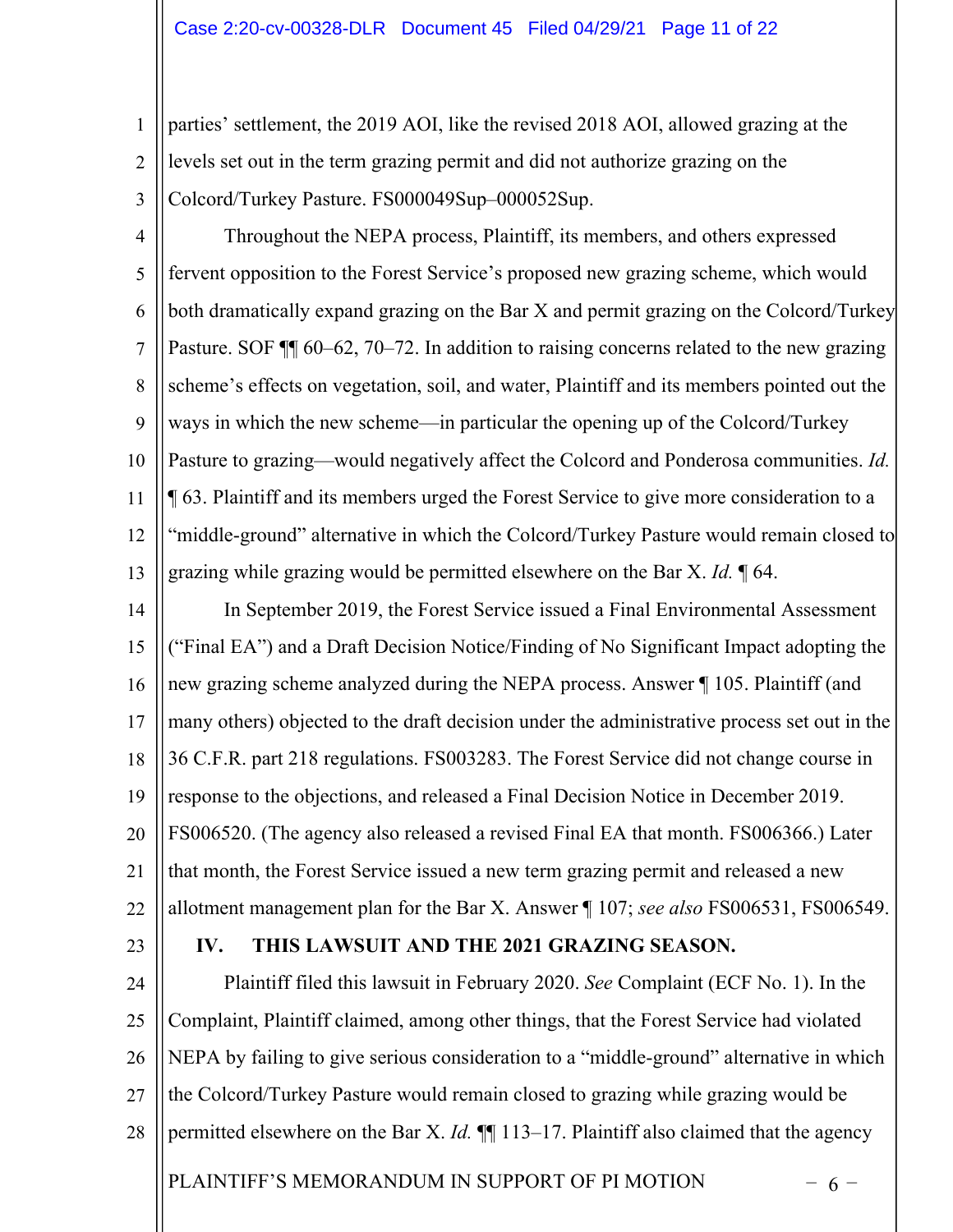1 2 3 4 had violated NEPA by failing to take a "hard look" at the effects that cattle grazing on the Colcord/Turkey Pasture will have on the Colcord and Ponderosa communities. *Id.*  ¶¶ 118–19, 123b, 123c. Soon after filing suit, Plaintiff learned that the Forest Service had not authorized grazing on the Colcord/Turkey Pasture for 2020. *See* Ex. K.

5 6 7 8  $\mathbf Q$ 10 11 12 13 14 15 16 17 Earlier this year, following the completion of summary judgment briefing in this case, Plaintiff discovered through a Freedom of Information Act request that the Forest Service has authorized grazing on the Colcord/Turkey Pasture beginning on July 1, 2021. Ex. L at 2. When Plaintiff's members learned of this development, they began reaching out to Plaintiff's board members to share their concerns. Second Olsson Decl. ¶ 6. Because of their experiences in 2015, many of Plaintiff's members are fearful that the return of Bar X cattle to the Colcord/Turkey Pasture this summer will result in property damage and even personal injury unless they install fences around their properties. *E.g.*, Lemon Decl. ¶¶ 7–9, 11. However, Plaintiff's members do not *want* to install fences, for both financial and aesthetic reasons. *E.g.*, Price Decl. ¶ 6. Plaintiff's members are also concerned that, whatever decisions they make with respect to fencing, the presence of cattle on the Pasture this summer will negatively affect their recreational opportunities particularly in Haigler Creek—and their quality of life. *E.g.*, Bjornsen Decl. ¶¶ 6, 11–12.

18 19 20 21 22 23 On March 19, 2021, Plaintiff asked the Forest Service to voluntarily forego authorizing grazing on the Colcord/Turkey Pasture this summer, as it did last year. *See*  Ex. M. Plaintiff explained that allowing grazing on the Pasture this summer would cause many of the lasting harms that Plaintiff sought to avoid by bringing this lawsuit, diminishing the value of a later judgment in Plaintiff's favor. *Id.* The Forest Service did not agree to Plaintiff's proposal, prompting this motion. ECF No. 43 ¶ 3.

24

# **ARGUMENT**

25 26 27 28 Aside from 2015, Bar X cattle have not grazed on the Colcord/Turkey Pasture for more than 40 years. Even after the Forest Service adopted its new grazing scheme for the Bar X in December 2019—which opened up the Colcord/Turkey Pasture to possible grazing—the agency did not actually authorize grazing on the Pasture last year. Now,

PLAINTIFF'S MEMORANDUM IN SUPPORT OF PI MOTION  $-7$  –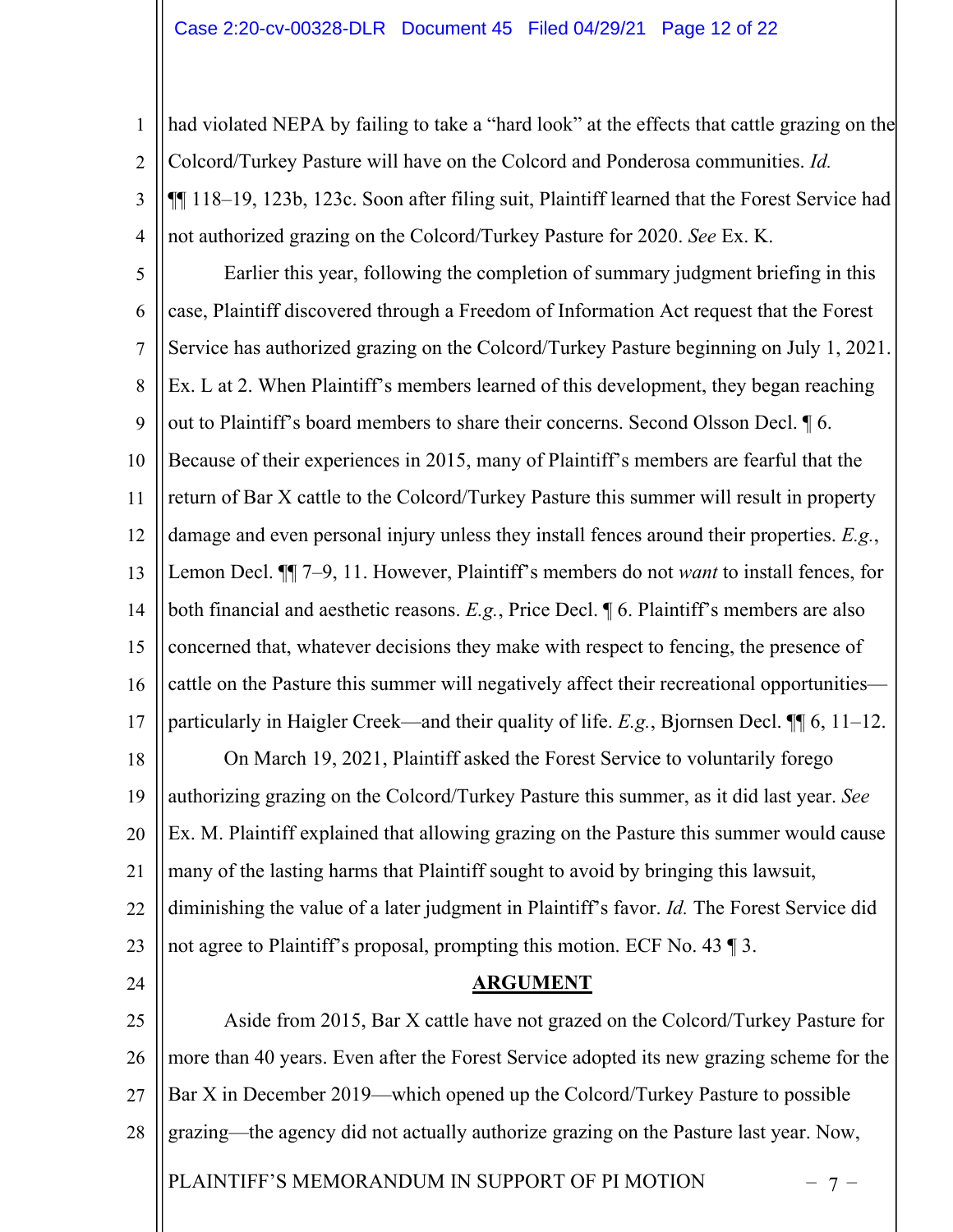1 2 3 4 5 6 7 8  $\mathbf Q$ however, the Forest Service has decided to charge ahead and allow grazing on the Colcord/Turkey Pasture this summer despite the pendency of this case. If grazing is allowed to occur on the Pasture this summer, much of the threatened harm that prompted Plaintiff to file this case will occur, and a final ruling in Plaintiff's favor would not fix that harm. To prevent that from happening and preserve this Court's power to award full and meaningful relief to Plaintiff, a preliminary injunction is necessary. *See Golden Gate Rest. Ass'n v. City & Cty. of San Francisco*, 512 F.3d 1112, 1116 (9th Cir. 2008) (noting that preliminary injunctions are intended to "prevent irreparable injury so as to preserve the court's ability to render a meaningful decision on the merits" (citation omitted)).

10 11 To be entitled to a preliminary injunction, Plaintiff must show that "irreparable harm is likely to result in the absence of the injunction." *All. for the Wild Rockies v.* 

12 *Cottrell*, 632 F.3d 1127, 1135 (9th Cir. 2011). Plaintiff must also show that "a

13 preliminary injunction is in the public interest." *Cuviello v. City of Vallejo*, 944 F.3d 816,

14 15 16 17 18 19 825 (9th Cir. 2019). The remaining two preliminary injunction factors—likelihood of success on the merits and the balance of equities—are assessed on a "sliding scale," such that a stronger showing on one factor may offset a weaker showing on the other. *Doe v. Kelly*, 878 F.3d 710, 719 (9th Cir. 2017); *see also Cottrell*, 632 F.3d at 1135 (holding that "serious questions going to the merits and a balance of [equities] that tips sharply towards the plaintiff can support issuance of a preliminary injunction" (cleaned up)).

20 21 22 23 24 25 In order to award a preliminary injunction, this Court need not find that Plaintiff has shown a likelihood of success on *all* its claims; it is enough for Plaintiff to show a sufficient likelihood of success on just *one* claim.3 *See League of Wilderness Defs./Blue Mtns. Biodiversity Project v. Connaughton*, 752 F.3d 755, 760 (9th Cir. 2014) ("We first analyze whether the . . . plaintiffs are likely to succeed on the merits of *any* of their claims . . . ." (emphasis added)). In deciding whether Plaintiff has made such a showing,

26

PLAINTIFF'S MEMORANDUM IN SUPPORT OF PI MOTION  $-8$  –

<sup>27</sup> 28 <sup>3</sup> This memorandum does not address the merits of Plaintiff's claims. *See* ECF No. 43  $\P$  4. Plaintiff submits that its summary judgment briefing, ECF Nos. 33 & 39, establishes that it has a sufficient likelihood of success on at least one of its claims.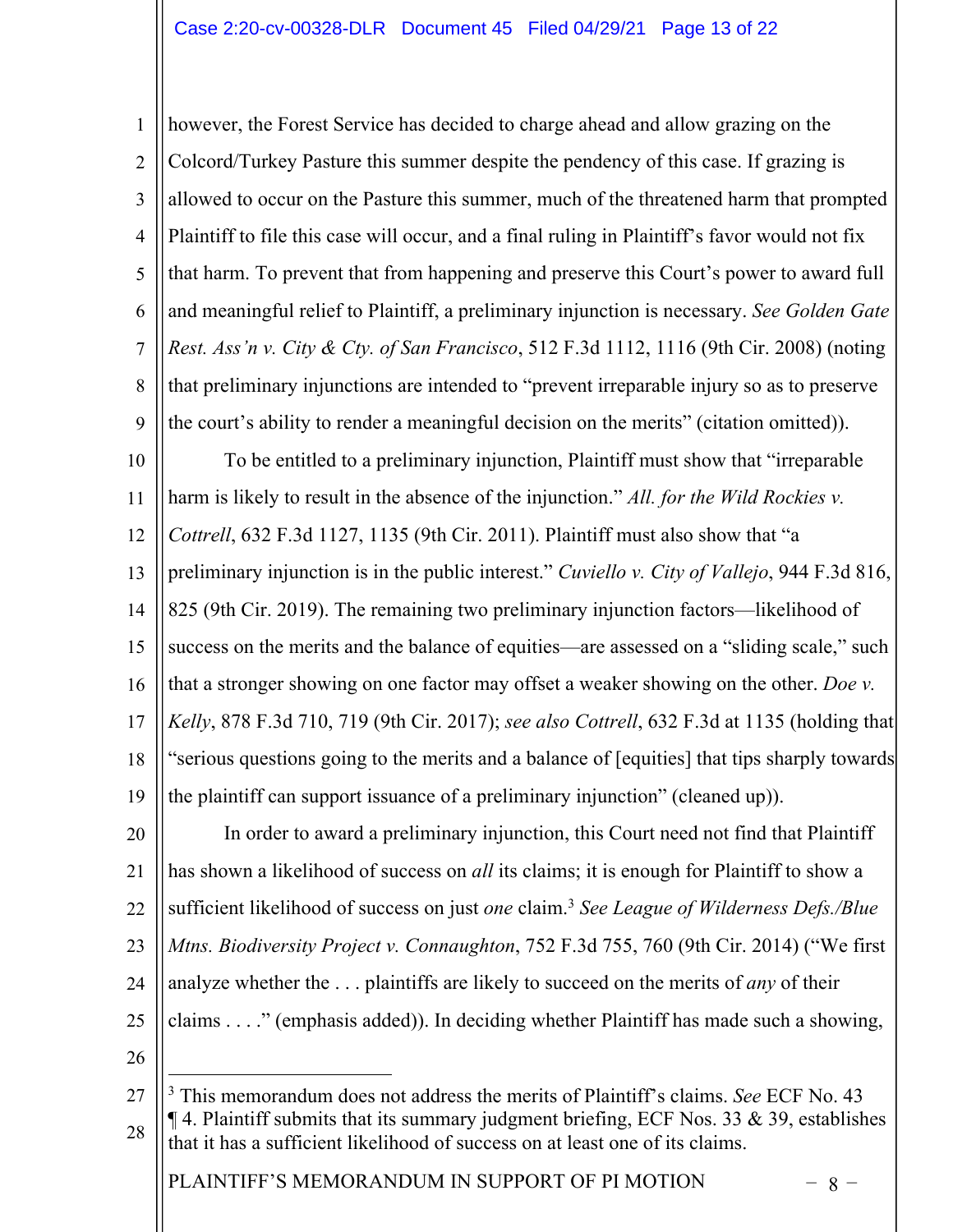PLAINTIFF'S MEMORANDUM IN SUPPORT OF PI MOTION - 9 -1 2 3 4 5 6 7 8 9 10 11 12 13 14 15 16 17 18 19 20 21 22 23 24 25 26 27 28 this Court must keep in mind that preliminary relief is not intended "to conclusively determine the rights of the parties, but to balance the equities as the litigation moves forward." *Int'l Refugee Assistance Project*, 137 S. Ct. at 2087 (cleaned up). **I. PLAINTIFF'S MEMBERS WILL SUFFER IRREPARABLE HARM WITHOUT A PRELIMINARY INJUNCTION.** Plaintiff must show that "irreparable harm is likely to result in the absence of the injunction." *Cottrell*, 632 F.3d at 1135. "'Irreparable [harm]' in the preliminary injunction context means an injury that cannot adequately be compensated for" at a later date. *Rio Grande Cmty. Health Ctr., Inc. v. Rullan*, 397 F.3d 56, 76 (1st Cir. 2005). "The analysis focuses on irreparability, irrespective of the magnitude of the injury." *California v. Azar*, 911 F.3d 558, 581 (9th Cir. 2018) (cleaned up). **A. Plaintiff's Members Will Be Forced to Either Pay for Expensive, Unwanted Fencing or Risk Physical Harm and Property Damage.** Absent preliminary relief, Plaintiff's members will be put on the horns of a dilemma: pay for fencing that they do not want and may not be able to easily afford; or leave their property unfenced and risk personal injury and property damage from Bar X cattle. Because each option will likely lead to irreparable injury, Plaintiff satisfies the "irreparable harm" prong of the preliminary injunction test. *See Morales v. Trans World Airlines, Inc.*, 504 U.S. 374, 381 (1992) (finding injunctive relief appropriate where the parties seeking relief "were faced with a Hobson's choice"); *City of Los Angeles v. Sessions*, 2018 WL 6071072, at \*3 (C.D. Cal. Sept. 13, 2018) (finding irreparable harm where the plaintiff was "faced with an impossible choice"), *aff'd sub nom. City of Los Angeles v. Barr*, 941 F.3d 931 (9th Cir. 2019). *1. Spending Money on Unwanted Fencing Amounts to Irreparable Harm, Especially for Plaintiff's Members on a Fixed Income.* If Plaintiff's members put up fencing to protect themselves and their properties, they will suffer irreparable harm from the cost of the fencing. This is especially true for Plaintiff's members who are on fixed incomes, such as Paula Adams. Second Adams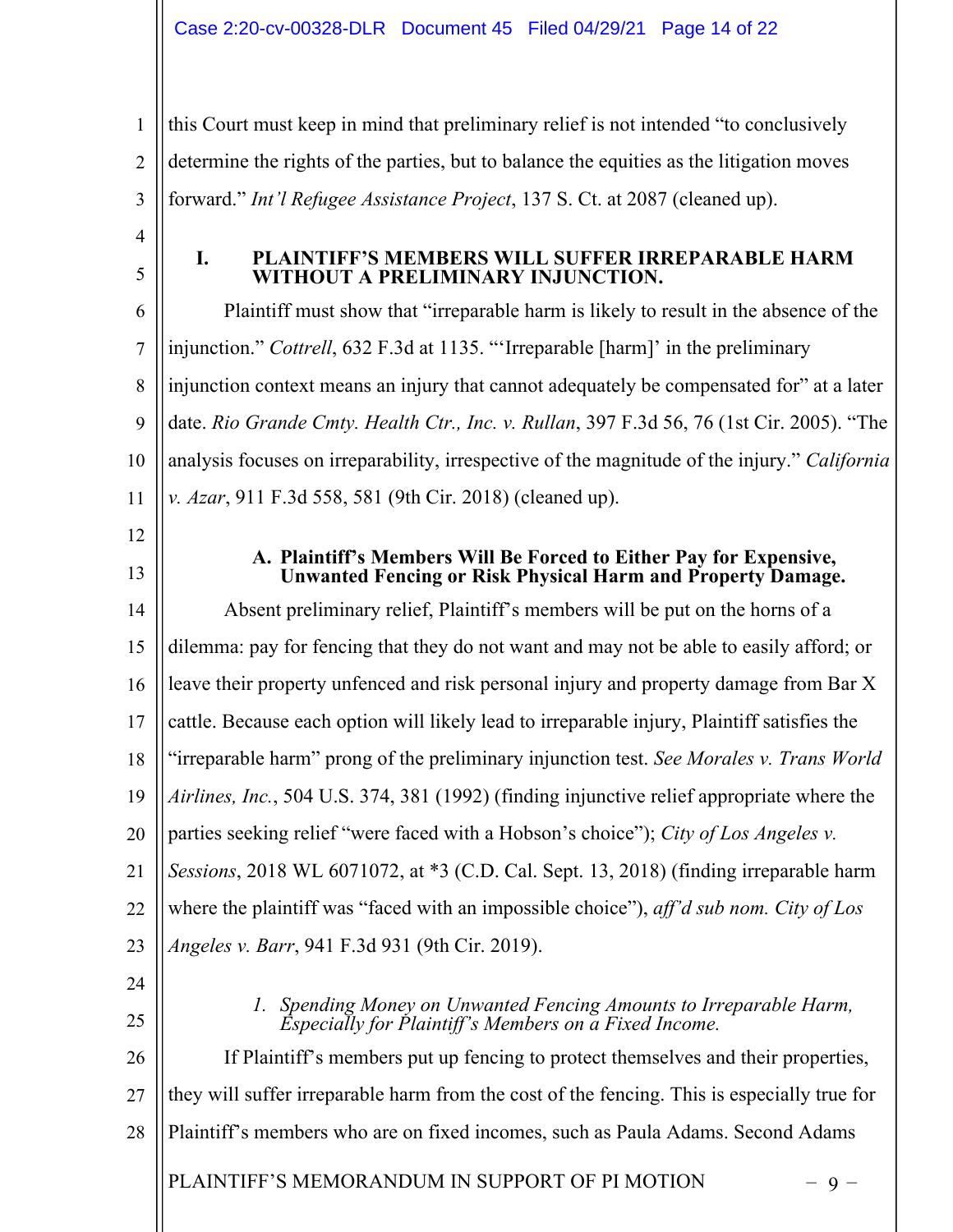1 2 3 4 5 6 7 8 9 10 11 12 13 14 15 16 Decl. (Ex. I) ¶ 5. In addition, many members of the community do not want fencing, and they will suffer negative aesthetic and social impacts if effectively forced to install it. The Ninth Circuit has repeatedly held that "economic harm is sufficient to constitute irreparable harm" in cases against the federal government brought under the APA "because of the unavailability of monetary damages." *City & Cty. of San Francisco v. U.S. Citizenship & Immig. Servs.*, 981 F.3d 742, 762 (9th Cir. 2020), *cert. dismissed*, 141 S. Ct. 1292 (Mar. 9, 2021); *see also East Bay Sanctuary Covenant v. Biden*, 993 F.3d 640, 2021 WL 1220082, at \*22 (9th Cir. Mar. 24, 2021) ("[W]here parties cannot typically recover monetary damages flowing from their injury—as is often the case in APA cases—economic harm can be considered irreparable."). Several other circuits have recognized that economic harm can be irreparable in the related context of suits brought against state entities that enjoy Eleventh Amendment immunity. *E.g.*, *Chamber of Commerce of U.S. v. Edmondson*, 594 F.3d 742, 770–71 (10th Cir. 2010). In each circumstance, the harm is irreparable because the plaintiff cannot recover the economic loss caused by the government *even if* the plaintiff eventually prevails on the merits*. E.g.*, *Iowa Utils. Bd. v. FCC*, 109 F.3d 418, 426 (8th Cir. 1996).

PLAINTIFF'S MEMORANDUM IN SUPPORT OF PI MOTION  $-10$  – 17 18 19 20 21 22 23 24 25 26 27 28 Here, many of Plaintiff's members have indicated that they will be forced to pay for fencing this summer if cattle are allowed to graze on the Colcord/Turkey Pasture. *See* Lemon Decl. ¶ 11 ("Given the threat of property damage and even personal injury from cows invading my property, I feel I will be forced, at great expense to me, to fence . . . my property if the cows return."); Branco Decl. ¶ 10 (same); Briggs Decl. ¶ 11 (same). Others have not yet decided, but have stated that they may have to put up fencing for fear of the alternative. *See, e.g.*, Bjornsen Decl. ¶ 10 ("I absolutely do not want to have to put up fencing, but I may be forced to do so to protect our property, our family, and our visitors."). Some of Plaintiff's members have received estimates for fencing or done research to determine the cost of fencing; that research suggests that a typical resident will pay on the order of \$10,000 to fence their property. *See* Branco Decl. ¶ 10 ("low end" estimate of \$9,831); Second Adams Decl. ¶ 5 (research showing a cost of "at least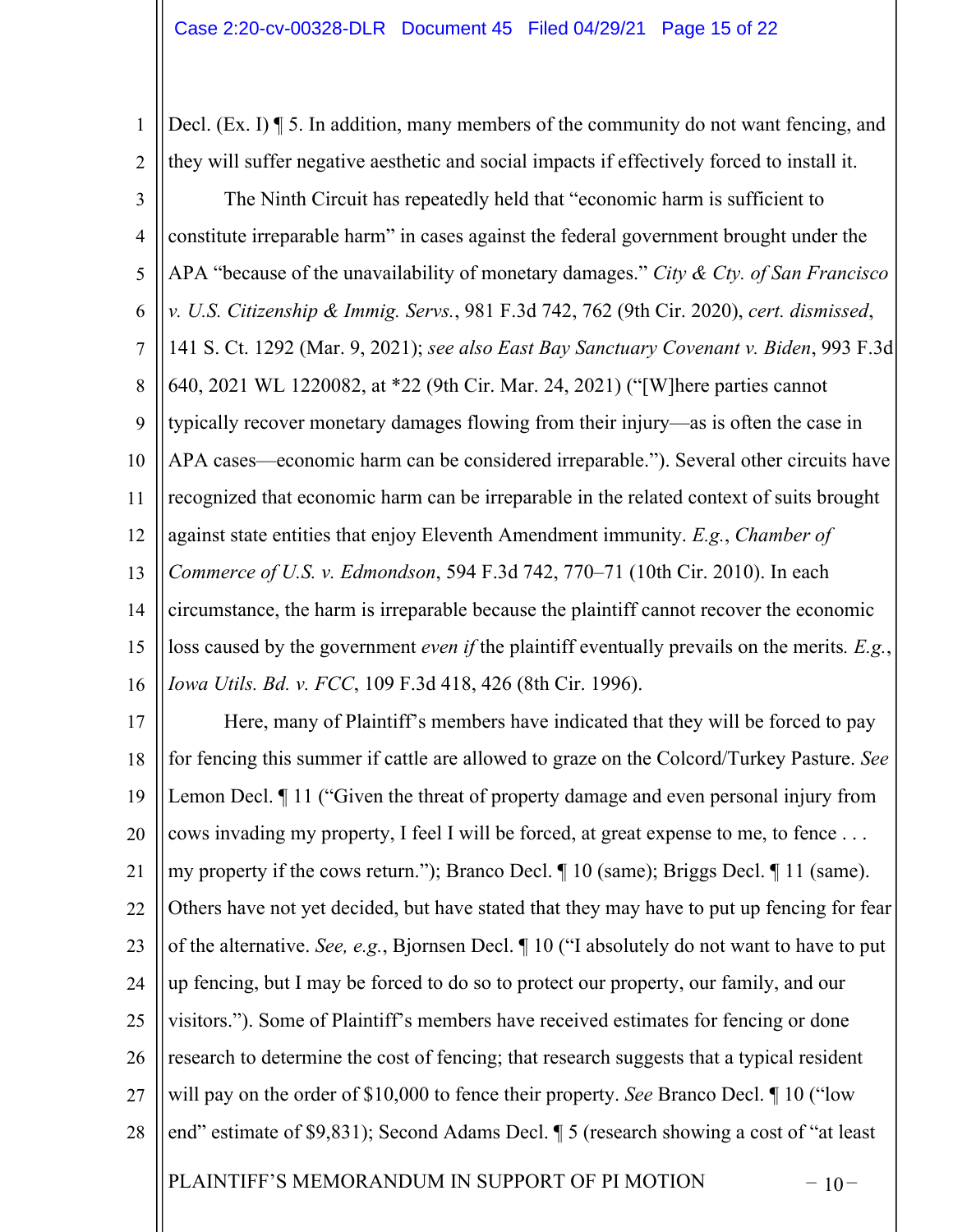1 2 3 4 \$10,000"); Second Doolittle Decl. (Ex. J) ¶ 7 (research showing a cost of at least \$9,280); Lemon Decl.  $\P$  11 (research showing a cost of nearly \$2,000). Collectively, then, Plaintiff's members may end up spending hundreds of thousands of dollars on fencing money that they will never get back, even if Plaintiff ultimately prevails in this case.

5 6 7 8  $\mathbf Q$ 10 11 12 13 14 For many of Plaintiff's members, having to pay for a fence will cause financial hardship. *See* Second Adams Decl. ¶ 5 ("We are both retired and live on a fixed income and this would truly cause a financial hardship."); Second Doolittle Decl. ¶ 7 (similar); Lemon Decl. ¶ 11 (similar); *see also* Second Olsson Decl. ¶ 6 (discussing how many community members "are on fixed incomes and can't afford a fence"). This harm is especially weighty and irreparable. *See, e.g.*, *Golden v. Kelsey-Hayes Co.*, 73 F.3d 648, 657 (6th Cir. 1996) (upholding a finding of irreparable harm where the lower court had reasoned "that retirees, primarily because of their fixed incomes, are unable to absorb even relatively small increases in their expenses without extreme hardship"), *abrogated on other grounds by M&G Polymers USA, LLC v. Tackett*, 574 U.S. 427 (2015).

15 16 17 18 19 20 21 22 23 24 25 26 27 28 Installing fencing would also harm many of Plaintiff's members for an entirely separate reason: they do not *want* fencing on their property, as they consider such fencing aesthetically displeasing, an impediment to neighborhood cohesion, or both. *See* Bjornsen Decl. ¶ 10 (describing a fence as an "eyesore"); Second Olsson Decl. ¶ 8 ("fences are a nuisance and an eyesore, and deprive us of the ability to walk over to our neighbor's house freely"); Poulin Decl. ¶ 8 (similar); Price Decl. ¶ 6 ("I moved from Phoenix to get away from fences!"). Fencing may also keep deer and other wildlife from crossing their property, diminishing their enjoyment of living in the area. Second Adams Decl. ¶ 6; Second Doolittle Decl. ¶ 9. A diminishment of enjoyment due to negative recreational or aesthetic impacts amounts to irreparable harm. *See California v. Trump*, 407 F. Supp. 3d 869, 902–03 (N.D. Cal. 2019) (finding that construction of a border wall would cause irreparable harm by "affect[ing] [the plaintiffs'] recreational and aesthetic interests"), *aff'd sub nom. Sierra Club v. Trump*, 977 F.3d 853 (9th Cir. 2020), *cert. petition filed*, No. 20-685 (Nov. 17, 2020); *San Luis Valley Ecosystem Council v. U.S. Fish & Wildlife* 

PLAINTIFF'S MEMORANDUM IN SUPPORT OF PI MOTION  $-11-$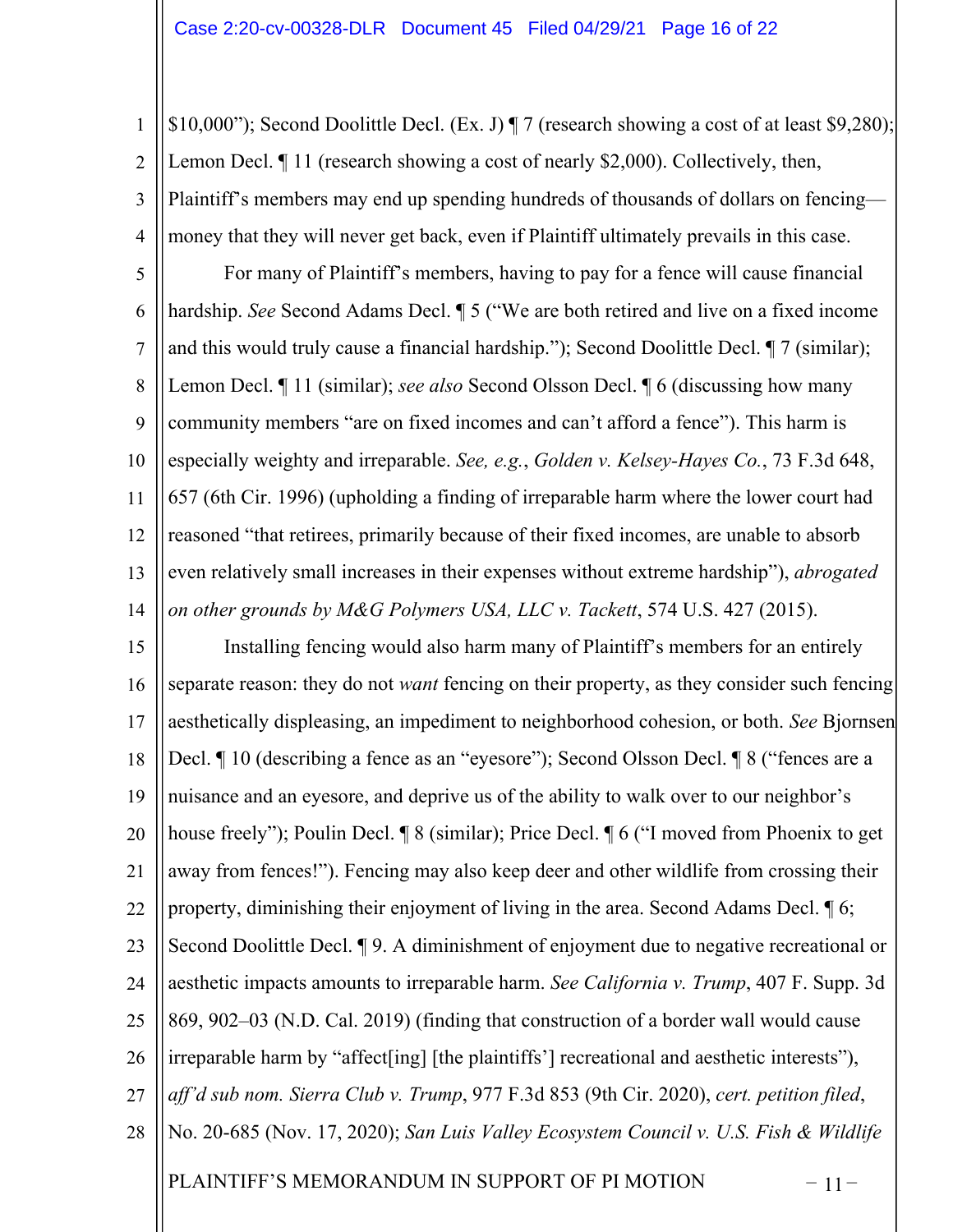1 2 3 *Serv.*, 657 F. Supp. 1233, 1240–41 (D. Colo. 2009) (finding irreparable harm due to "increased traffic and drill rigs" that would affect the plaintiffs' "aesthetic interests"). *2. If Plaintiff's Members Do Not Install Fencing, They Will Put Their*

*Physical Safety and Property at Risk.*

5 6 7 8  $\mathbf Q$ 10 11 12 13 If community members choose not to (or cannot) install fencing, they are likely to suffer different harms in the form of dangerous encounters with cattle and damage to their septic systems. Physical injury, of course, constitutes irreparable harm. *Edmo v. Corizon, Inc.*, 935 F.3d 757, 785 (9th Cir. 2019). So too does the fear and anxiety that attends a dangerous encounter, even if no physical injury results. *See Chalk v. U.S. Dist. Ct. C.D. Cal.*, 840 F.2d 701, 709 (9th Cir. 1988) (discussing how "emotional and psychological" harms can be irreparable). And property damage is irreparable in this suit against federal agencies "because of the unavailability of monetary damages."4 *City & Cty. of San Francisco v. USCIS*, 981 F.3d at 762.

14 15 16 17 18 19 20 21 22 23 24 25 26 27 The best evidence of what will happen to those people who do not or cannot fence their property is what happened in 2015—the one time in the last 40 years in which Bar X cattle have grazed on the Colcord/Turkey Pasture. That year, 230 cow/calf pairs and 19 bulls were authorized to graze the Colcord/Turkey Pasture from July 19 through September 30. FS000023Sup. As discussed *supra* pp. 3–4, Plaintiff's members experienced dangerous encounters with cattle and watched as cattle threatened the integrity of their septic systems. There is no reason to think that this summer will be any different, with only slightly fewer cattle grazing the Pasture for a longer period of time. *See* Ex. L at 2. It is therefore likely that those of Plaintiff's members who do not fence their property will suffer irreparable harm if cattle are allowed to graze the Colcord/Turkey Pasture this summer. Indeed, it is only because this harm is so inevitable that several of Plaintiff's members are reluctantly planning to install fencing. *See, e.g.*, Briggs Decl.  $\P$  11 ("The last thing I want to do is fence in my front yard . . . . But in the

28

4

<sup>4</sup> Plaintiff's members would also not be able to recover damages from the permittee in a separate action brought under state law. *See* Ariz. Rev. Stat. Ann. § 3-1427.

PLAINTIFF'S MEMORANDUM IN SUPPORT OF PI MOTION  $-12$  –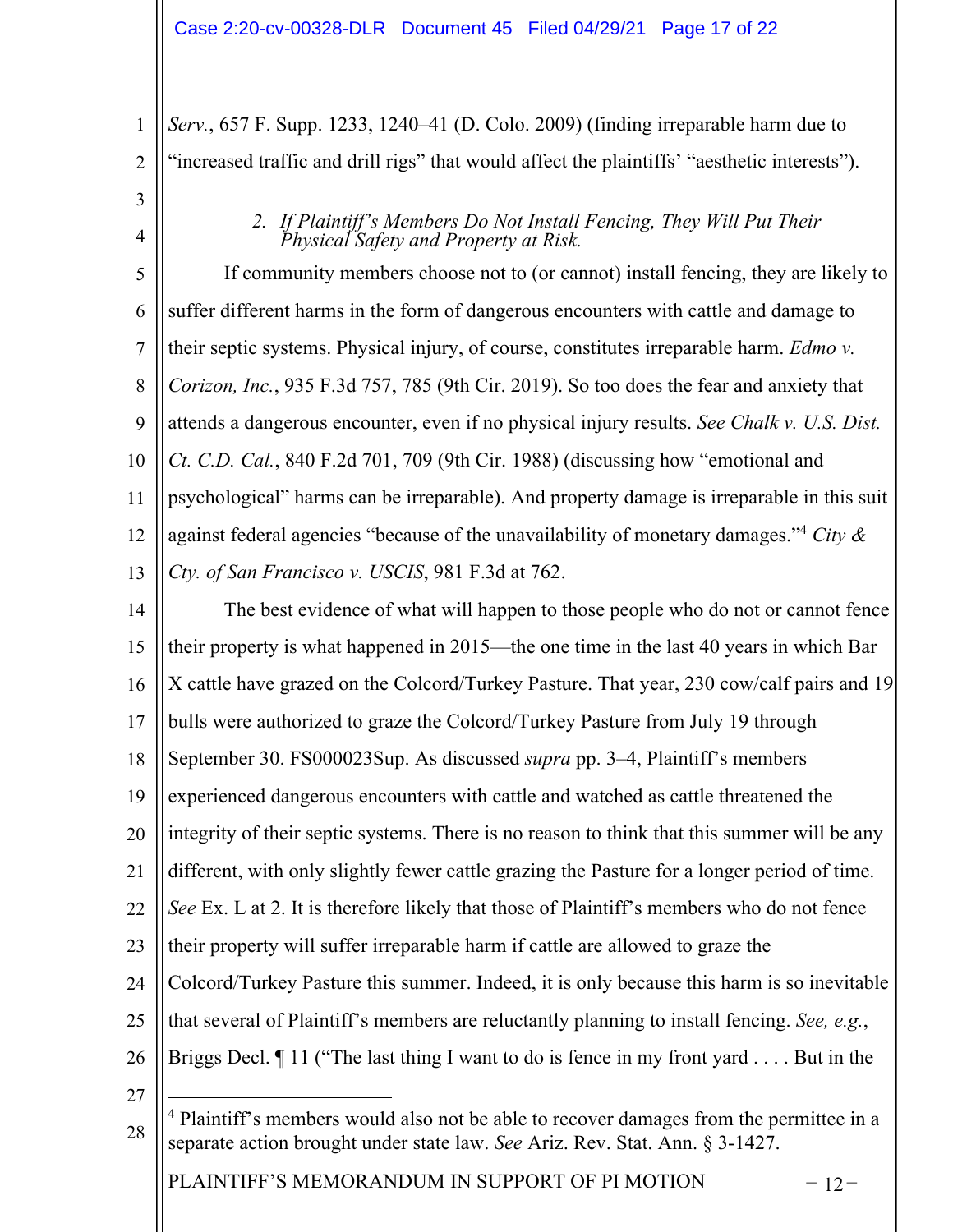1 2 event the cattle are allowed to come in on July 1, 2021, I would have to put up a fence for the protection of my grandkids and the septic system."); Branco Decl. ¶ 10 (similar).

# 3

4

#### **B. Regardless of Whether They Put Up Fences, Plaintiff's Members' Recreational Opportunities Will Be Curtailed and Their Enjoyment of the Tonto National Forest Impaired.**

5 6 7 8 9 10 11 12 13 14 15 16 17 18 19 20 21 There are several additional harms that will likely occur to Plaintiff's members absent preliminary injunctive relief regardless of what choice they make with respect to fencing. First, the presence of Bar X cattle on the Colcord/Turkey Pasture will almost certainly cause Plaintiff's members to suffer diminished enjoyment of recreational activities such as hiking, swimming, and fishing. Again, the best predictor of what will happen this year is what happened in 2015. That year, Bar X cattle congregated in and around Haigler Creek in 2015, leaving noxious fecal deposits and possibly contaminating the water. *Supra* pp. 4–5. They also lingered on and near hiking trails, forcing hikers to change course and diminishing their enjoyment of their hikes. *Supra* p. 5. Absent relief from this Court, the same things will happen this year, interfering with Plaintiff's members' enjoyment of the recreational opportunities the Colcord/Turkey Pasture has to offer. Indeed, some of Plaintiff's members may avoid engaging in certain recreational activities altogether: as Eric Bjornsen put it, "[n]o one wants to swim in a creek where cattle have left their excrement," and he and his friends and family "may not even want to swim or fish" in Haigler Creek if cows congregate there again this summer. Bjornsen Decl. ¶ 11. Such a diminishment of recreational opportunities amounts to irreparable harm, even if it is temporary or limited to a certain area. *Cottrell*, 632 F.3d at 1135.

PLAINTIFF'S MEMORANDUM IN SUPPORT OF PI MOTION  $-13-$ 22 23 24 25 26 27 28 Second, even when Plaintiff's members are attempting to relax at home, they will be harmed by the presence of Bar X cattle near their properties. As in 2015, cattle will likely drive away wildlife such as turkey, deer, and elk, reducing Plaintiff's members' opportunities to view those animals from their decks and porches—a key reason many of Plaintiff's members moved to the area. *Supra* p. 4; Briggs Decl. ¶ 6 ("This is one of the reasons we purchased this property in 1999, to get away from the city and enjoy nature."); Bjornsen Decl. ¶ 6 (similar). And Bar X cattle will again reduce Plaintiff's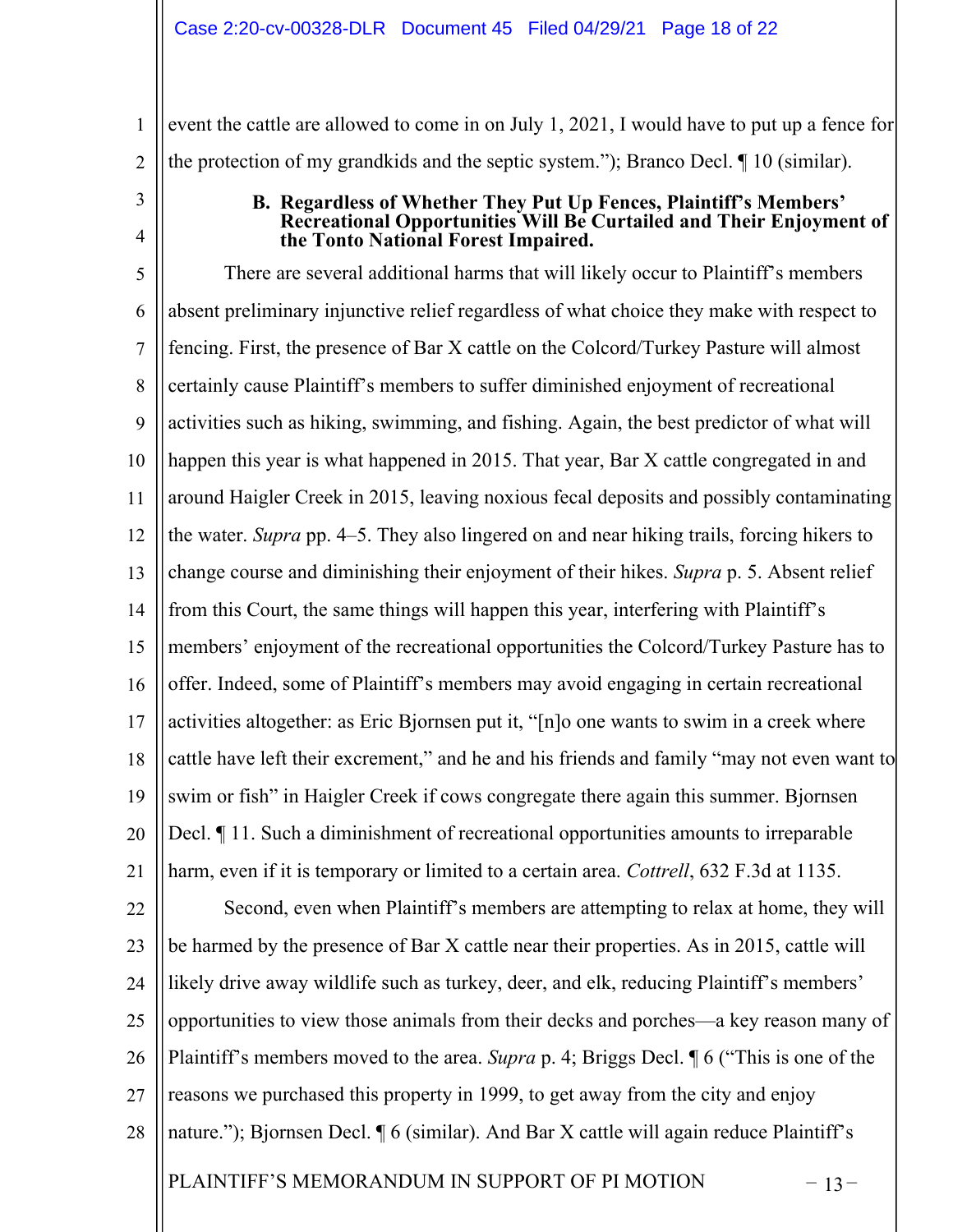1 2 3 members' enjoyment of their properties by leaving smelly fecal deposits nearby and making loud, irritating noises. *Supra* p. 4. All of these harms are irreparable. *E.g.*, *Nat'l Wildlife Fed'n v. Nat'l Marine Fisheries Serv.*, 886 F.3d 803, 822 (9th Cir. 2018).

4 5 6 7 8  $\mathbf Q$ 10 Finally, as in 2015, Bar X cattle will likely present a safety hazard by wandering onto Colcord Road and other roads. *See* Second Adams Decl. ¶ 8 ("I remember in 2015 the cattle being in the roadway . . . ."); FS001746 (similar); Briggs Decl.  $\P$  10 ("Many of the Bar X cows are dark, and when they are on the road, you can barely see them. This creates the danger of an accident."); Price Decl. ¶ 7 (similar); Poulin Decl. ¶ 10 (similar). Any personal injury or vehicle damage resulting from a collision with cattle would be irreparable in the context of this case. *Azar*, 911 F.3d at 581.

11

# **II. THE BALANCE OF EQUITIES FAVORS PLAINTIFF.**

12 13 14 15 16 17 18 19 Before awarding preliminary relief, this Court must "balance the interests of all parties and weigh the damage to each" from awarding (or not awarding) such relief. *hiQ Labs, Inc. v. LinkedIn Corp.*, 938 F.3d 985, 994 (9th Cir. 2019) (cleaned up). Because "the balance of equities focuses on the parties," *id.* at 1004, the relevant question is whether the harm to Plaintiff from withholding relief outweighs the harm to Federal Defendants from granting relief. *Sanders Cty. Republican Cent. Comm. v. Bullock*, 698 F.3d 741, 748 (9th Cir. 2012). Specifically, what counts is the "marginal harm" flowing from the grant (or denial) of *temporary* relief. *Connaughton*, 752 F.3d at 765–66.

20 21 22 23 24 25 26 27 28 On Plaintiff's side of the ledger are the harms discussed above, none of which can be remedied by a later judgment in Plaintiff's favor. Even if they ultimately win, Plaintiff's members will not be able to recoup the cost of fencing. And if they do not put up fencing and suffer personal injury and/or property damage as a result, those harms will also be irreparable. Finally, an impairment of recreational opportunities and aesthetic enjoyment of the Forest cannot be undone, even if it lasts for just one season. *Cottrell*, 632 F.3d at 1135. Such harm is especially severe for Plaintiff's elderly members, *see*  Second Adams Decl. ¶ 7, because they have fewer remaining opportunities than others to enjoy the Forest. *See Chalk*, 840 F.2d at 710.

PLAINTIFF'S MEMORANDUM IN SUPPORT OF PI MOTION  $-14-$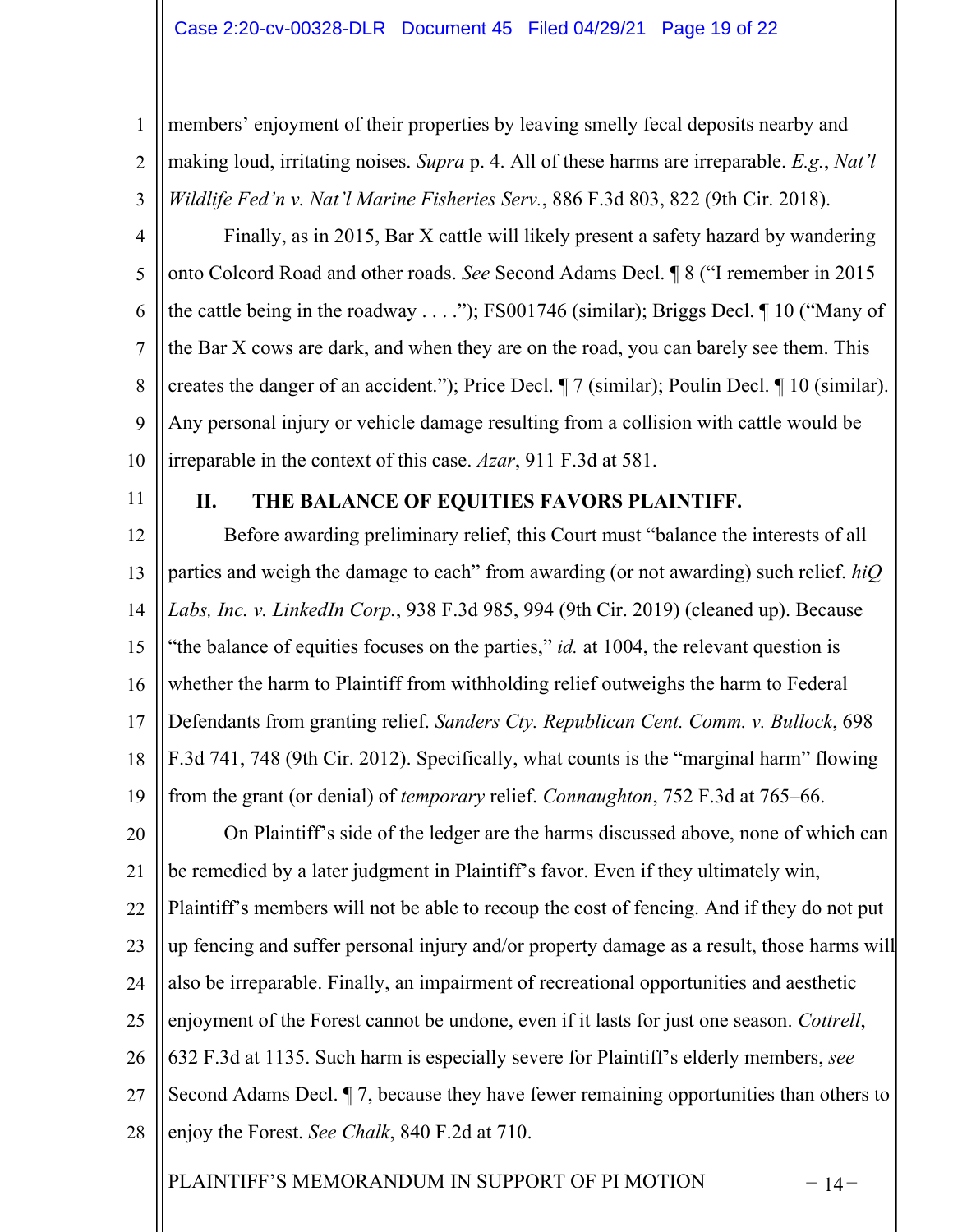1 2 3 4 5 6 7 8 9 On Federal Defendants' side of the ledger is very little. The injunction would merely *delay* by one year the implementation of the Forest Service's new grazing scheme on the Colcord/Turkey Pasture—which has been grazed just *once* in the past 40 years and it would not delay the agency's implementation of its new scheme on the remainder of the Bar X. To the extent such a limited delay in implementation constitutes a harm at all, it pales in comparison to the lasting, irreparable harms Plaintiff's members will suffer without an injunction. *See Connaughton*, 752 F.3d at 765–66 (concluding that "the balance of equities tips toward the . . . plaintiffs, because the harms they face are permanent, while the [opposing parties] face temporary delay").<sup>5</sup>

10

# **III. PRELIMINARY RELIEF IS IN THE PUBLIC INTEREST.**

11 12 13 14 Finally, Plaintiff must show that an injunction would be in the public interest. *Cuviello*, 944 F.3d at 825. "The public interest inquiry primarily addresses impact on non-parties rather than parties, and takes into consideration the public consequences in" granting an injunction. *hiQ Labs*, 938 F.3d at 1004 (cleaned up).

15 16 17 18 19 20 21 22 23 24 25 26 27 Granting preliminary injunctive relief would serve the public interest in several ways. First, it would ensure that careful consideration is given to the effects of opening up the Colcord/Turkey Pasture to grazing before said grazing actually occurs, as required by NEPA. The Ninth Circuit has "recognized the public interest in careful consideration of environmental impacts before major federal projects go forward, and [has] held that suspending such projects until that consideration occurs comports with the public interest." *Cottrell*, 632 F.3d at 1138 (cleaned up). The public interest in maintaining the status quo on the Colcord/Turkey Pasture is especially strong here given the outpouring of public opposition to the Forest Service's proposal to open up the Pasture to grazing. *See San Luis Ecosystem Council*, 657 F. Supp. 2d at 1242 (finding that relief would not disserve the public interest in part because "the large volume of public [NEPA] comments . . . indicates that there is a public interest in maintaining the status quo . . . .").

28  $<sup>5</sup>$  Because the balance of equities tips "sharply" in favor of Plaintiff, Plaintiff need only</sup> show "serious questions going to the merits" to obtain relief. *Cottrell*, 632 F.3d at 1135.

PLAINTIFF'S MEMORANDUM IN SUPPORT OF PI MOTION  $-15$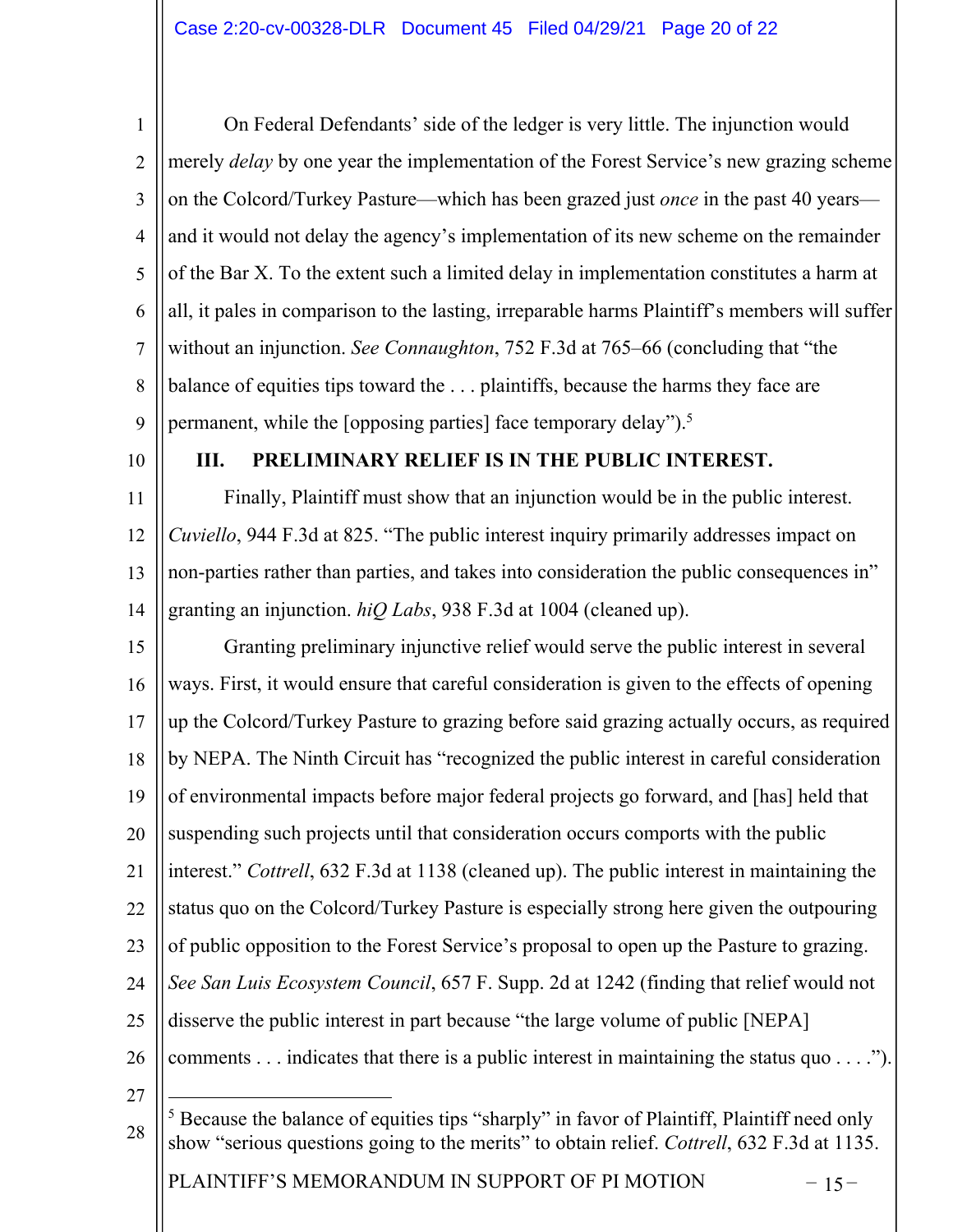1 2 3 4 5 6 7 Relatedly, a preliminary injunction would ensure that the Forest Service gives full consideration to an alternative action in which the Colcord/Turkey Pasture remains closed to grazing. "[B]ecause the public has an interest in having its environmental proposals adequately considered, the public interest weighs in favor of granting an injunction" when a plaintiff establishes a likelihood of success on a NEPA claim that an agency has failed to consider all reasonable alternatives. *Soda Mtn. Wilderness Council v. Bureau of Land Mgmt.*, 534 F. App'x 680, 683–84 (9th Cir. July 30, 2013) (unpublished).

8  $\mathbf Q$ 10 11 12 13 14 15 Finally, a preliminary injunction would help ensure that the many visitors to the Colcord/Turkey Pasture do not suffer a diminishment of recreational opportunities. Areas within the Pasture—particularly Haigler Creek—are popular destinations for hiking, swimming, and fishing. *See* FD Resp. to SOF ¶ 9; FS006397–98 (portion of Final EA discussing recreation on the Bar X); FS001725 (comment from recreational visitor); FS001750 (same). Like Plaintiff's members, visitors to the area would have their recreational interests impaired by the presence of Bar X cattle on the Pasture, as cattle would drive away wildlife and interfere with recreational pursuits. *See supra* pp. 4–5.

16 17 18 19 20 21 22 23 24 Perhaps the only entity that might be adversely affected by Plaintiff's requested injunction is the grazing permittee.<sup>6</sup> But it is hard to see how the permittee would suffer a great hardship from a one-year delay in being allowed to graze a portion of the Bar X that it has grazed just once in the 14 years since it obtained a permit. In other words, it cannot be the case that the permittee has come to rely on the Colcord/Turkey Pasture, and a oneyear delay in gaining access to the Pasture is a minor harm. *See Connaughton*, 752 F.3d at 765–67 (discounting economic harm to third parties from an injunction because they faced merely "temporary delay . . . in receiving a part of the . . . benefits of the project").

25

**CONCLUSION**

For the foregoing reasons, this Court should grant Plaintiff's motion for a preliminary injunction.

27

26

28  $6$  The permittee is not a party, so its interests are considered as part of the "public" interest" prong rather than the "balance of equities" prong. *hiQ Labs*, 938 F.3d at 1004.

PLAINTIFF'S MEMORANDUM IN SUPPORT OF PI MOTION  $-16$